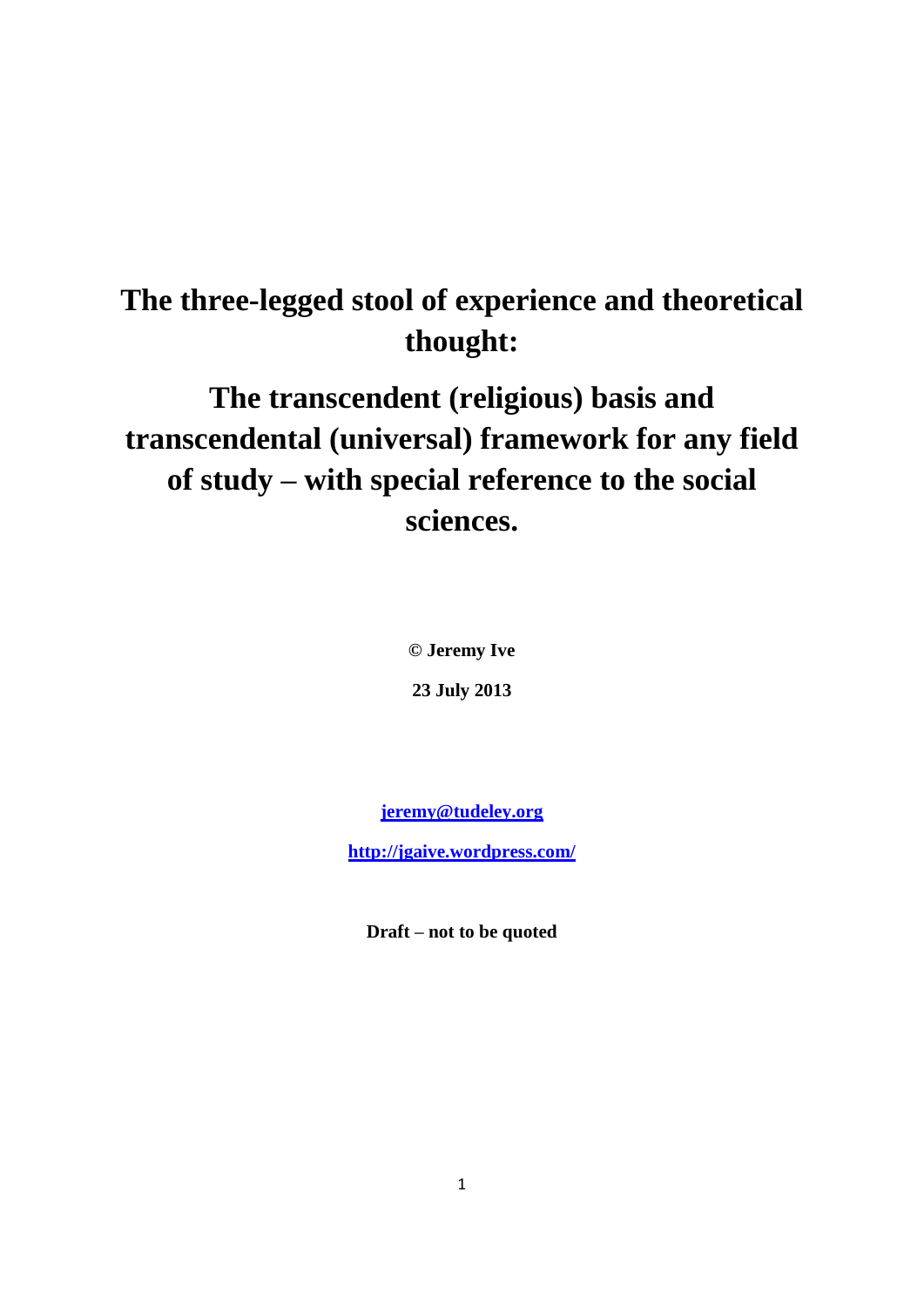## **Table of Contents**

| 1. |                                                                     |
|----|---------------------------------------------------------------------|
| 2. |                                                                     |
| 3. |                                                                     |
| a. |                                                                     |
| b. |                                                                     |
| c. |                                                                     |
| 4. |                                                                     |
| a. |                                                                     |
| b. |                                                                     |
| c. |                                                                     |
| 5. |                                                                     |
| a. | Individuals over time – the 'lifelines' of specified individuals 18 |
| b. |                                                                     |
| c. |                                                                     |
| d. |                                                                     |
| 6. |                                                                     |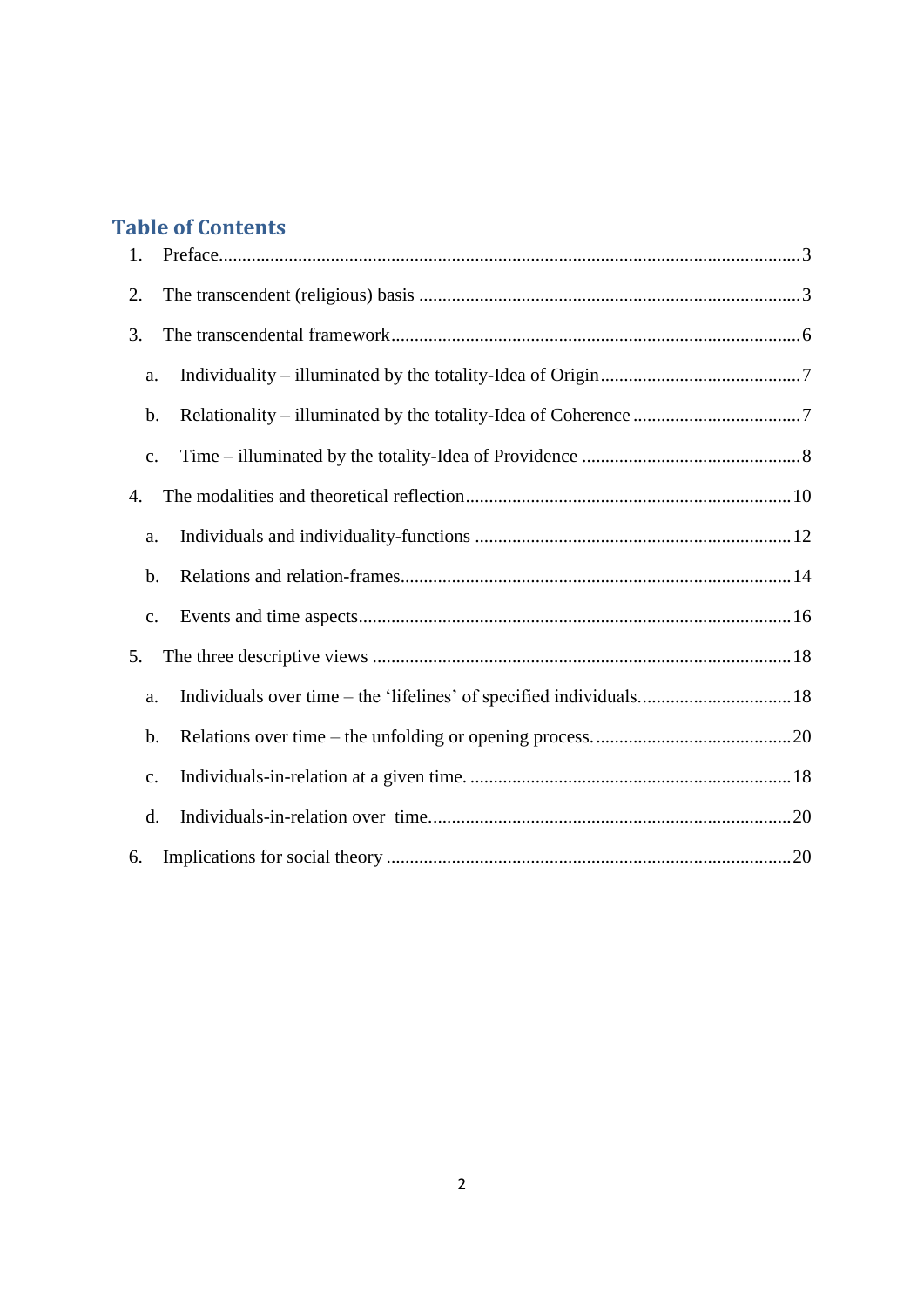#### <span id="page-2-0"></span>*1. Preface*

There is a legacy of great Christian thinkers over the centuries. The specific tradition within which I stand is that of John Calvin, who with Martin Luther and Ulrich Zwingli led the movement in the Sixteenth Century for the reformation of the church based on the rediscovery of the integrity of the biblical message of the good news of Christ's sheer gift of grace in his death on our behalf as the sole basis on which we can be made right with God. Calvin's distinctive contribution was the affirmation of the lordship of Christ is over the whole of life, an insight taken up in the Nineteenth Century by the great Dutch Calvinist thinker, Abraham Kuyper and stated as the principle of 'sphere sovereignty' – that all areas of life are distinctively under Christ's rule. This insight was developed systematically as what is called 'Reformational Philosophy' in the Twentieth Century by the two Christian philosophers, Dirk Vollenhoven and Herman Dooyeweerd, both professors at the Free University of Amsterdam which Kuyper founded.

Vollenhoven and Dooyeweerd taken together also provide a systematic account of what I call the transcendental location of human life and experience, such as identified, for example, by the greatest modern Western philosopher, Immanuel Kant – even if the answers that that philosopher provides to account of human experience are not entirely satisfactory because he seek to develop his philosophy not in the light of an integrated Christian worldview (certainly not on with a Trinitarian basis), but on the basis of a dualism between nature as the object of rational investigation on the one hand, and the free exercise of human subjectivity on the other. Nevertheless, Kant identifies for us the necessary elements of human experience, even if, he does not have the basis to account for those elements in a systematically satisfactorily way.

Here the key link provided by Abraham Kuyper and the thinker most directly influenced by him in America, Cornelius Van Til. Central to the thought of both is the inner Triune covenant as the basis for the creation, redemption and transformation of the world. It is this insight which lies behind and made possible Kuyper's enunciation of 'Sphere Sovereignty' ('Souvereiniteit in eigen kring) – the Lordship of Christ over every area of life. The Son is a full and equal participant with the Father and the Spirit in the covenant of creation and has authority as Lord of all, so that his act of redemption on behalf of all humanity has cosmic significance.

## <span id="page-2-1"></span>*2. The transcendent (religious) basis*

The key Trinitarian insight is that only the inner-Triune relations, not anything external to God, bind the Persons. Accordingly, from a Trinitarian perspective, God is not subject to the order of the world, although he reveals himself to us sovereignly and definitively in the language of the created order. At the same time, the notion of a discontinuity between the sovereignty of God and the order of the world is also rejected: the order of the world is determined sovereignly by the Persons acting together, not by the abstract fiat of an essentially unitary deity. The constitution of the world is not arbitrary or ad hoc; it is consistent with the covenant settled eternally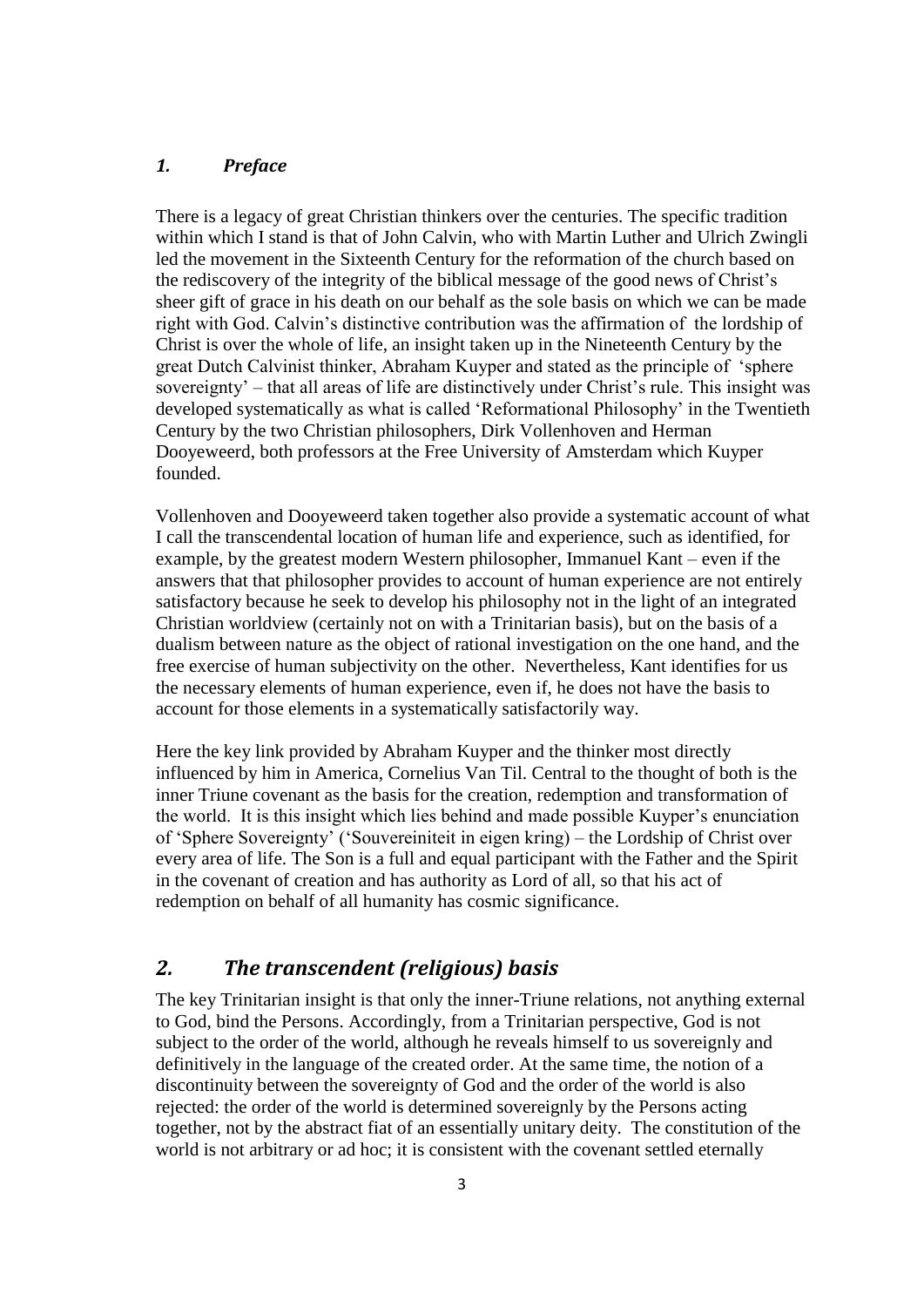between the three Persons. The love between the three Persons of the Trinity and their joint love for the world is revealed as the basis for one's belief in the original goodness of the world, and holds out to us the hope of redemption.

The doctrine of the Trinity sets out for us why God is, as John Calvin puts it, both '*legibus solutus'* and equally '*non exlex*'. God is '*legibus solutus*' because laws result from the mutual compact of the three Persons acting out of freedom and love, not out of submission to any external or impersonal law or principle. God is '*non exlex'*, since the mutual love of the Father, Son and Spirit gives the universe both stability and settled character.

So, we are not to see the Persons in isolation from one another but 'perichoretically'. This means that each Person 'makes space' for each of the other two Person in the three great acts of God: creation, redemption and transformation (with the Father leading in creation, the Son leading in redemption and the Holy Spirit leading in transformation). The self-giving love of the three Persons provides a grounding, shape and purpose for as Christians and the basis on which our Christian faith can be worked out in every area of life.

- 1. The Father is known as the Origin of all things in and through the Son and through the agency and execution of the Holy Spirit. All persons and things have their distinctive individuality through the calling of the Father, and are named by the Father. This is made known to us in and through the Son and is effected by the Holy Spirit.
- 2. The Son in his unbroken relationship with the Father and the Spirit assures us of his continuing transcendence. The many different aspects of the world are bound together harmoniously in the relationships made possible in and through him. As the Son is the One in whom all things hold together, so this allows us to comprehend the diversity of all things without reducing them to one another. He is the focus of all things, and yet he frees all things fully to fulfil the calling they have from the Father, as they are empowered by the Holy Spirit. He has become a fully human individual; and through the anointing of the Spirit and declaration of the Father is 'the Christ' ('the Messiah' – the anointed one).
- 3. The Spirit is sent by the Father and witnessing to the Son indeed, bearing the latter's identity as the 'Spirit of Christ'. The Holy Spirit makes all things possible according to the will of the Father, as they are transformed according to the eschatological measure of the risen Son. This is true not just for each element considered separately, but also for the elements seen in combination. In all these dynamic interactions, dependence does not constitute a deficit but enables each of their distinctive work.

The three Persons of the Trinity are bound solely by their mutual relationships, not by universals, the laws of creation, or anything outside their mutual love and commitment to one another. God as Trinity has in God's own constitution the ultimate principles of unity and diversity.

Each human being stands before God as a unique creature, and as such, is responsible to God for his or her actions and indeed for the basic underlying orientation which gives rise to those actions. The original relationship of human beings with God, other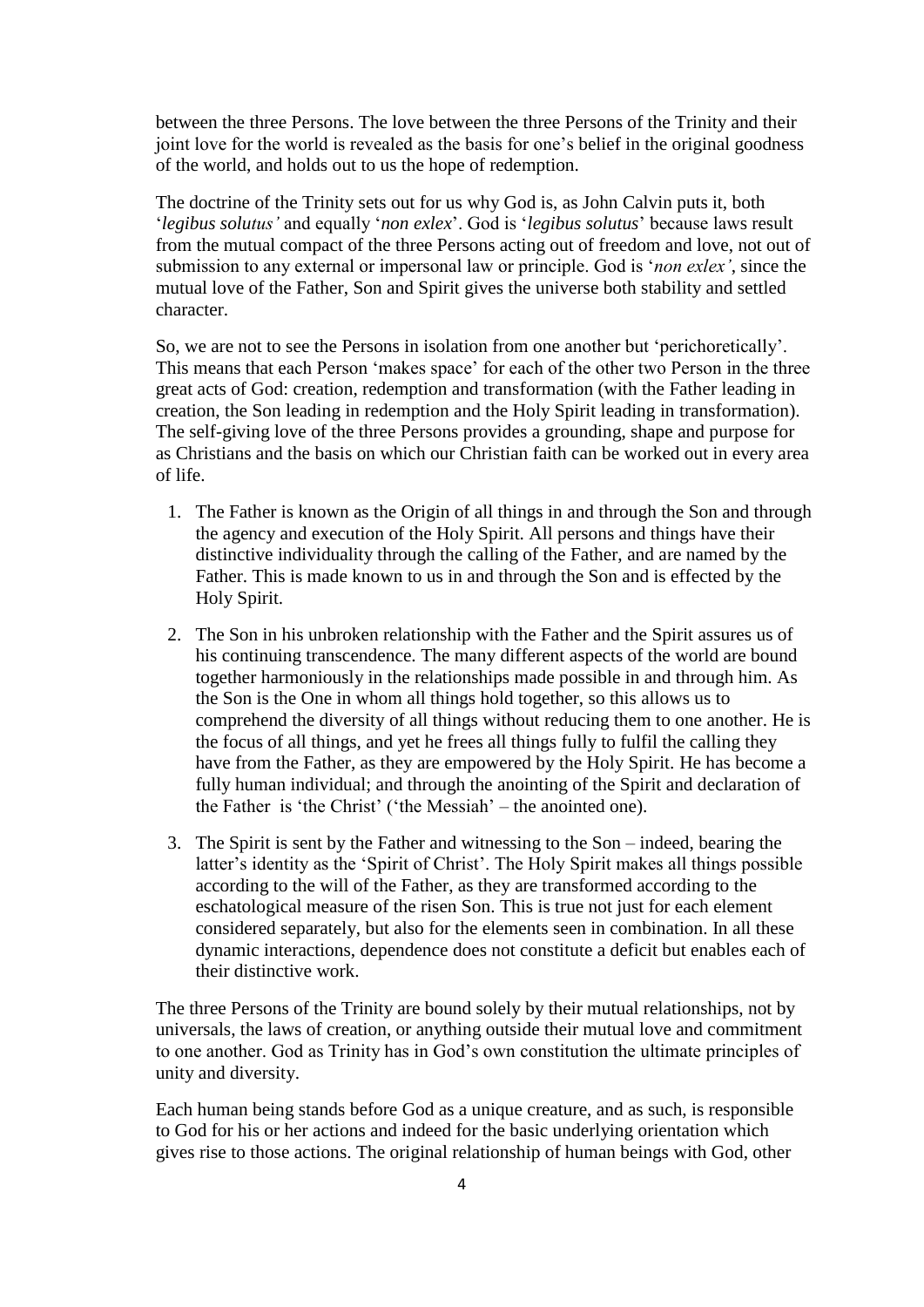human beings and their environment has become distorted through sin and rebellion. Humanity is in a state of disobedience, and creation as a whole has been distorted as a consequence. However, in the midst of the all-pervasiveness of sin and its consequences in the rest of creation, each individual human being still has the responsibility to turn to God in total dependence and covenantal obedience.

A perichoretic Trinitarian view sees the three Persons acting jointly and in mutual dependence at every juncture in the great narrative of the creation, redemption and final transformation of the world. While it is necessary to distinguish the role of each of the Persons, it is crucial not to see any of the great acts of creation, redemption and the transformation of humanity and the cosmos as pertaining solely or even primarily to any one of the Persons. While the Father has an initiating and commanding role in the act of creation, one needs to see at the same time that the Son an ordering and revealing role and the Spirit an effecting and transformative role in that action. Similarly, the act of redemption is carried out through the will of the Father, by the Spirit and in and through the Son (in whom all things hold together). Redemption is motivated by the love of the Father for the world and humanity, through the incarnation, death and resurrection of the Son as he was empowered in each of these through the Spirit. The transformation of the world is effected by the Spirit under the rule and anticipated return of the ascended Christ, in the authority and to the glory of the Father. Thus a Trinitarian grounding for a Christian philosophy will need to take account alike of the common work and yet distinctive roles of all the three Persons in the creation, redemption and transformation of humanity and the cosmos.

The transformational covenant concerns both personal sanctification and the transformation of the world in anticipation of the eschaton.

In palingenesis, God's saving purposes are revealed at the centre of human experience, for each individual. Palingenesis, implies, if not a sudden conversion experience, at least the unfolding of the effects of the Spirit's work in the life of the person concerned and the transformation of his or her character. The Holy Spirit transforms the hearts of redeemed humanity it to the pattern of the Son, as they are directed to the Father in inner rebirth. It is through the power of the Holy Spirit and through the dynamic of prayer that the battle needs to be waged against the spirit of apostasy in human culture. This needs to be worked through in every area of life by building up a community which gives this corporate expression.

There are two 'main springs' (as Herman Dooyeweerd calls them) that operate in human hearts, which orientate the whole person religiously. The first is the dynamic of the Holy Spirit re-directing creation, through Christ, to the Father as true Origin. The second is the spirit of apostasy in the human heart from the true God. The apostate main spring cannot itself provide anything new but only distort creational reality according to the 'law of sin': the religious misdirection of the human heart towards a pretended origin rather than the true Origin. This involves the idolising absolutisation of an aspect, or combinations of aspects, of the created order. Since the whole of created reality is refracted through the human heart, the fall of humanity thus involves the diremption of the cosmos as a whole.

There is thus a need for the transformation of human consciousness within the temporal process of human experience, as a concentration point which unifies the diversity of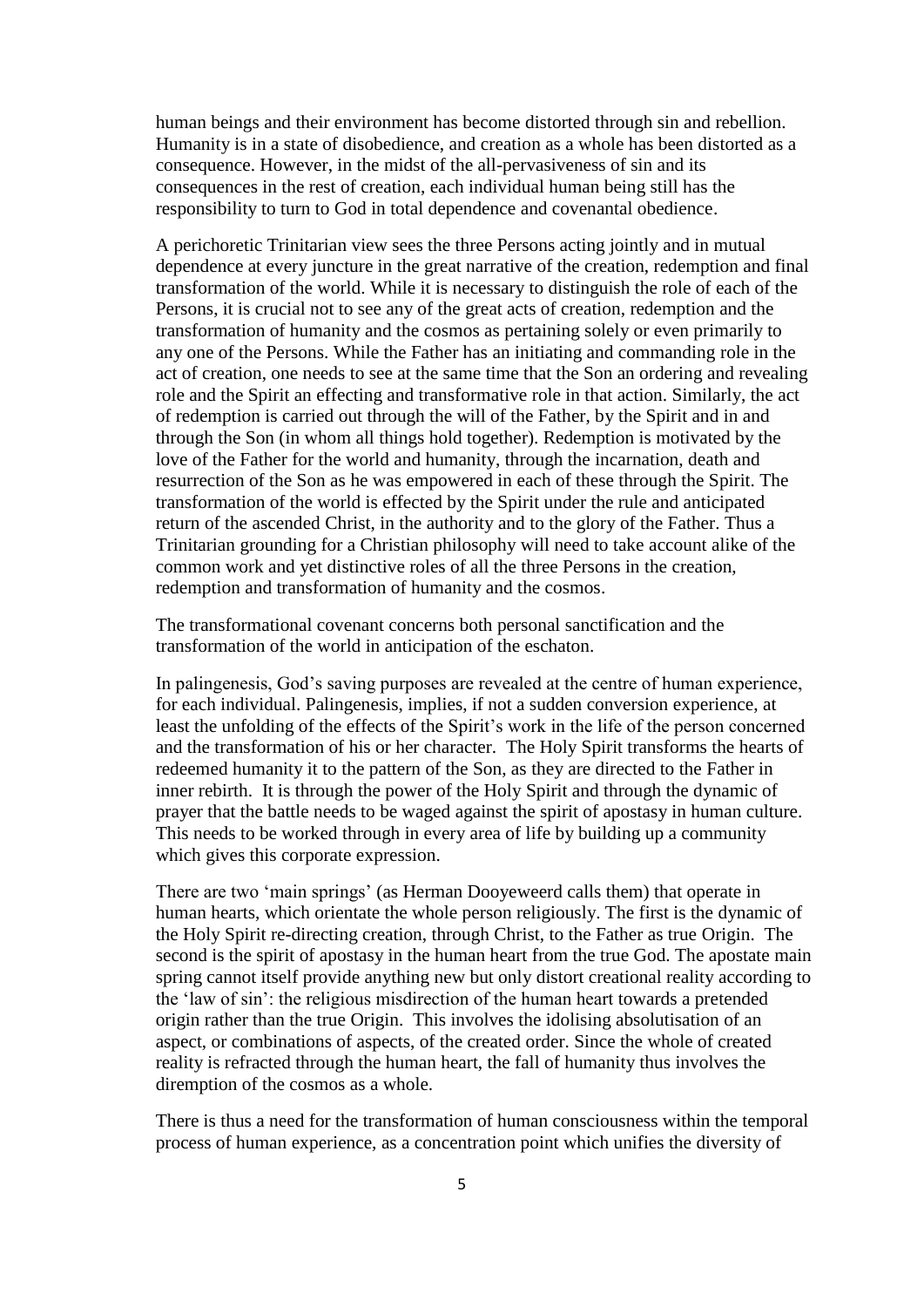that experience. Because it is only in Christ that the true connection with the Origin is possible, it is only through self-reflection on one's part with Christ that one can discern the true and irreducible diversity of the created order. This diversity of meaning relates to the central unity of divine law revealed by Christ: to love God and one's neighbour. This is not an escape from temporality, but a call to bring about a 'concrete community of love' through right relationships with one's neighbour. So for the human being to be considered in religious terms, he or she cannot be removed from their context, because that would make the community necessary for the human being to be considered in those religious terms, impossible. But not only is temporality necessary for the community which makes religion possible, it is also necessary for human beings themselves to be considered as whole persons.

This vision of God's creative, redemptive and transforming action in the world provides the basis for the way we should understand the world and our life and work in it. Religion in this regard is that which shapes and governs our worldview

## <span id="page-5-0"></span>*4. The transcendental framework*

The transcendent vision (that is, the vision given us on the basis of biblical revelation) gives rise to three presuppositions which are necessary for any Christian philosophy, or indeed, Ideas (capital 'I') or presuppositions upon which any philosophy is grounded.

A Christian philosophy needs to take into account our experience of the world. There are three transcendentals (the necessary conditions for any possible experience). These are purely regulative of experience and theoretical thought, i.e. they limit our conceptual claims in an anti-reductive way. For any experience to be possible there needs to be certain basic conditions, namely:

- a. That there are persons/things/social entities (individuals or individualities).
- b. That these are related according to certain universal ways of relating.
- c. That both a. and b. are subject to a series of changes and development.

Systematic attempts have been made to deny the basic necessity of one or other of these conditions – but only at the cost of serious distortions of life and thought. Individuality has been relativised by monists, from the Bhagavad-Gita (Fifth to Second Century B. C.), Baruch Spinoza (1632-1677), and Arthur Schopenhauer (1788-1860). The 'externality' of relations has been systematically denied by of Gottfried Leibniz (1646- 1716). The actuality of time has been questioned by the Eleatic philosophers including Parmenides (c. 510- c. 450 B.C.), and, in modern times, by J.M.E. McTaggart. However, whatever their philosophical views, none of these thinkers, or any other human being, could systematically deny individuality, relationality or time in everyday life without extreme pathological consequences; and my argument is also that the neglect or denial of any of the transcendentals results in systematic problems in theoretical analysis.

If any one of these conditions is not met, we cannot speak of created existence or experience – it is impossible to conceive of created existence or experience without all these conditions being met together. A fruitful correlation can be made with the 'analogies of experience' in Kant's Transcendental Analytic. Slightly changing Kant's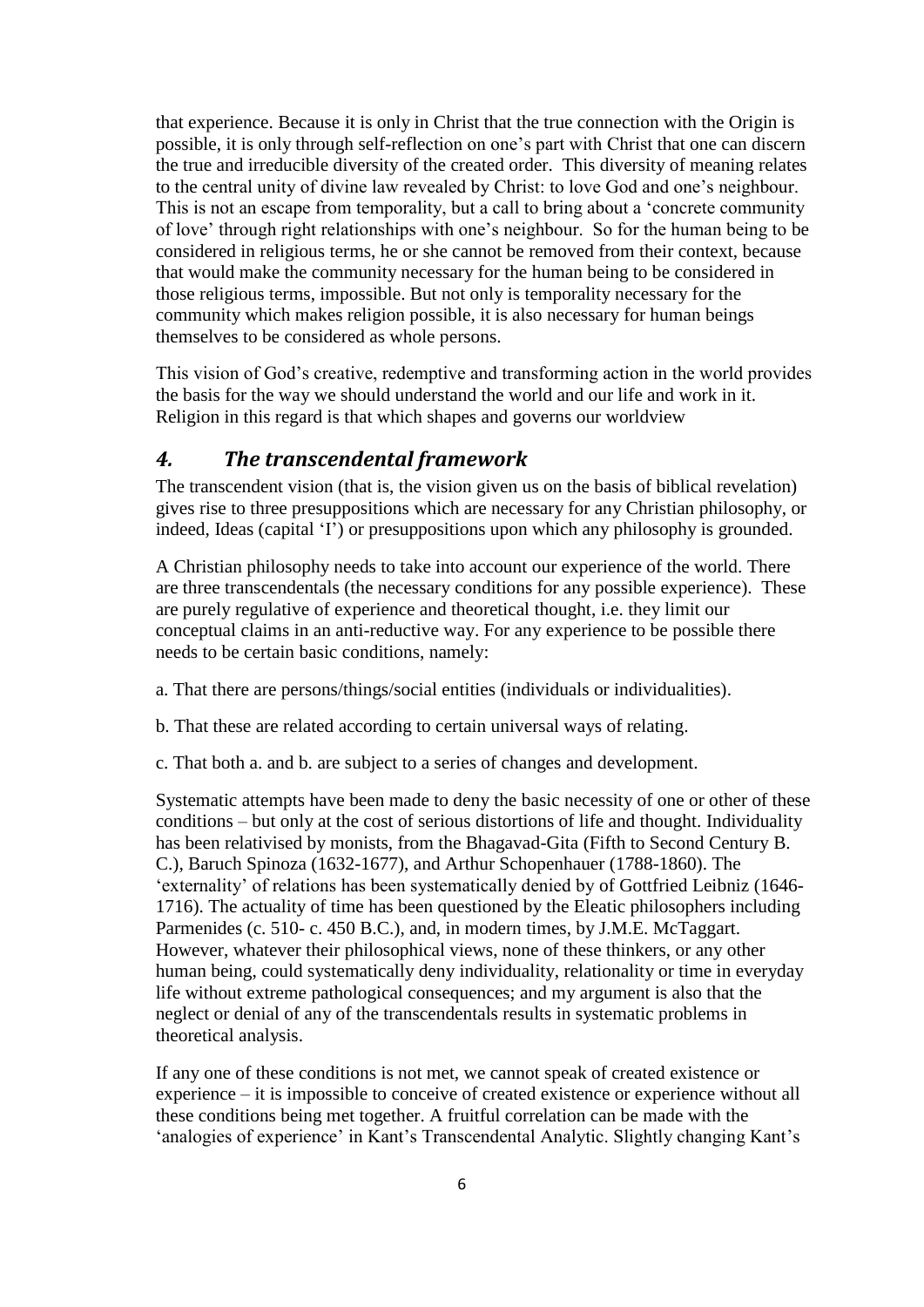order, these are: the principle of succession in time, the principle of co-existence at any one moment in time, and the principle of permanence or continuity through time.

These are the 'transcendentals' – a 'transcendental' is a condition which pertains to all creatures always and everywhere without which any possible experience is inconceivable. Each transcendental provides a distinctive point of entry to the way one experiences and knows the world

Individuality, relationality and time are transcendentally distinct (i.e. each is a necessary, distinct, interdependent yet mutually irreducible condition for created existence and any possible experience). The transcendentals mark out three different elements of experience: individuals, relations and events. Overall, in one's experience is of individuals in relation over time, and in reflecting upon that experience, one needs to appreciate the independent distinctiveness of each transcendental and the need to give each transcendental its appropriate weight and systematic analysis'

The transcendentals are illuminated by totality-Ideas or presuppositions providing a (non-reductive) view of the whole as follows:

## <span id="page-6-0"></span>**a. Individuality – illuminated by the totality-Idea of Origin**

First there is a transcendent ground upon which all things depend. This is true even when it is held that there is an infinite regress, or, as Christians affirm, there is a definitive Origin upon from which the whole of creation derives its being.

The first totality-Idea involves the intuitive grasp of individual wholes as they are seen as directly dependent upon the Origin (taking together the full sweep of all their modally-specific functions into a whole). It is the 'idea of the whole of a thing …' i.e., the encounter of an individual, not the conceptual description of that individual.

For Christians, it is the Father who is the Origin of creation, redemption and transformation through his decree. As all things are ordained by the Father, and are redeemed through his love for the world in general and for humanity in particular, so all as his creatures are called to render him his praise.

In the work of the Father, we have the Origin which constitutes the individuality of each person or thing through his decree. As all things are ordained by the Father, and are redeemed through his love for the world in general and for humanity in particular, so all as his creatures are called to render him praise

### <span id="page-6-1"></span>**b. Relationality – illuminated by the totality-Idea of Coherence**

Second, there is a basic order of the world in the way that the many different kinds of relation harmonise with one another. No one kind of relation can provide the basis for its own harmony with all the other kinds of relation.

The second totality-Idea involves the grasp of the irreducible but harmonious diversity of the different kinds of relation holding together.

More specifically, from a Christian perspective, this transcendent Coherence is provided by the eternal Son of the Father, through whom all things come into being and in whom they hold together. As John Donne ('Good Friday – Riding Westward') puts it: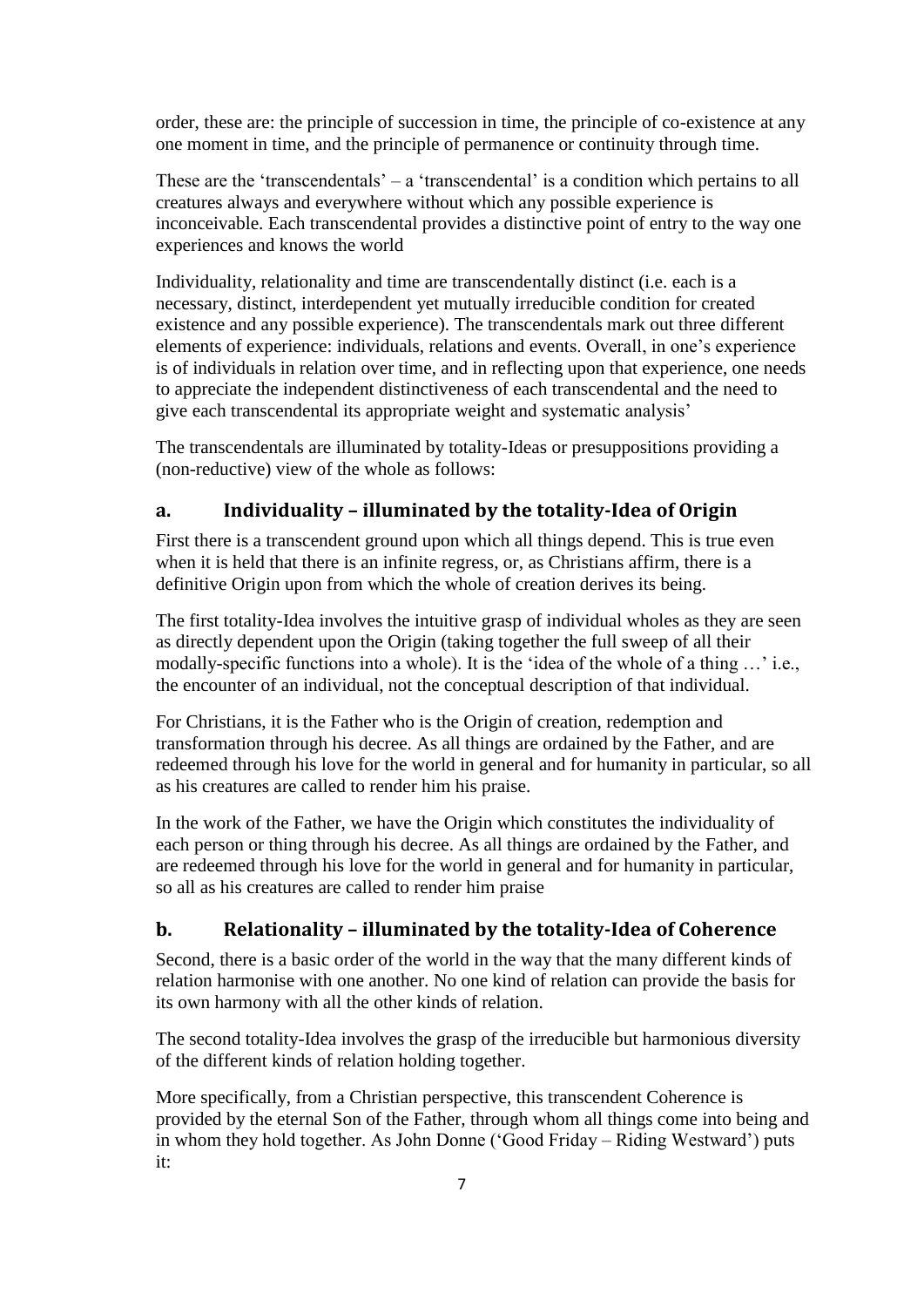… those hands which span the poles and tune all spheres at once, …

If any attempt is made at all to understand the world (and that includes us) there is a need to account, at least implicitly, for how it is that all things hold together in an ordered and harmonious way. Without the presupposition of such a basic coherence, experience and reflection lapse into chaotic irrationalism.

#### <span id="page-7-0"></span>**c. Time – illuminated by the totality-Idea of Providence**

Third, there is time, the unfolding succession of events, none of which is entirely determined by any previous event. The passing of time (i.e. diachronicity) needs accordingly to be given weight as a transcendental (i.e. as a necessary condition for experience) in its own right, alongside individuality and relationality in considering experience and human reflection upon that experience.

The third totality-Idea involves the grasp of events as wholes in the light of an overarching unfolding of events, which cannot itself be reduced to any succession of events or process.

Through the work of the Holy Spirit there is a basis for holding that there is a transcendent Providence: that the present states-of-affairs and one's reflection on what is past can be engaged with truly and with genuine hope, even if only provisionally. Through the Spirit new possibilities are opened up, not in a random way (although it may seem so at the time), but in a way that creates new possibilities for the future. In the narrative of the unfolding of the Triune work in the world, there is true eventfulness: the same states-of-affairs are not simply repeated age after age, but there is genuine movement forward.

In concrete situations we see the leading role of the Holy Spirit, but this role is orientated to the transcendence of the Father and is directed towards the greater realisation of the Kingdom of the Son. The Holy Spirit also gives us a longing for that which is to come: the 'greater weight of glory' – that makes everything we do in the light of the Kingdom, indeed everything which happens, worthwhile, no matter how tragic or seemingly futile, since it is proleptic of that reality which is to come.

Thus the Idea of a transcendent Providence, seen in the light of the work of the Holy Spirit, provides us with a link to the third transcendental, that of time and helps one to see time as genuine eventfulness and no mere extrapolation from one moment to another within a universe conceived as a timeless block. This involves the diverse ways in which states-of-affairs (i.e. combinations of individuals in connection with one another) lead to one another, or, to put it another way, the different ways in which states-of-affairs are linked together successively. The Idea of a transcendent Providence provides the grounding for the notion of time as a transcendental, which in turn regulates both the one's grasp of naïve experience of and also makes possible theoretical reflection upon its many aspects.

The Idea of a transcendent Providence, provided by being open to the work of the Holy Spirit, regulates one's grasp of events by preventing one's judgement of those events being reduced to any one modality. It also prevents the reduction of time either to relationality (the actuality of specific events cannot fully be captured by the description of all the relations involved) or individuality (events cannot be seen purely within the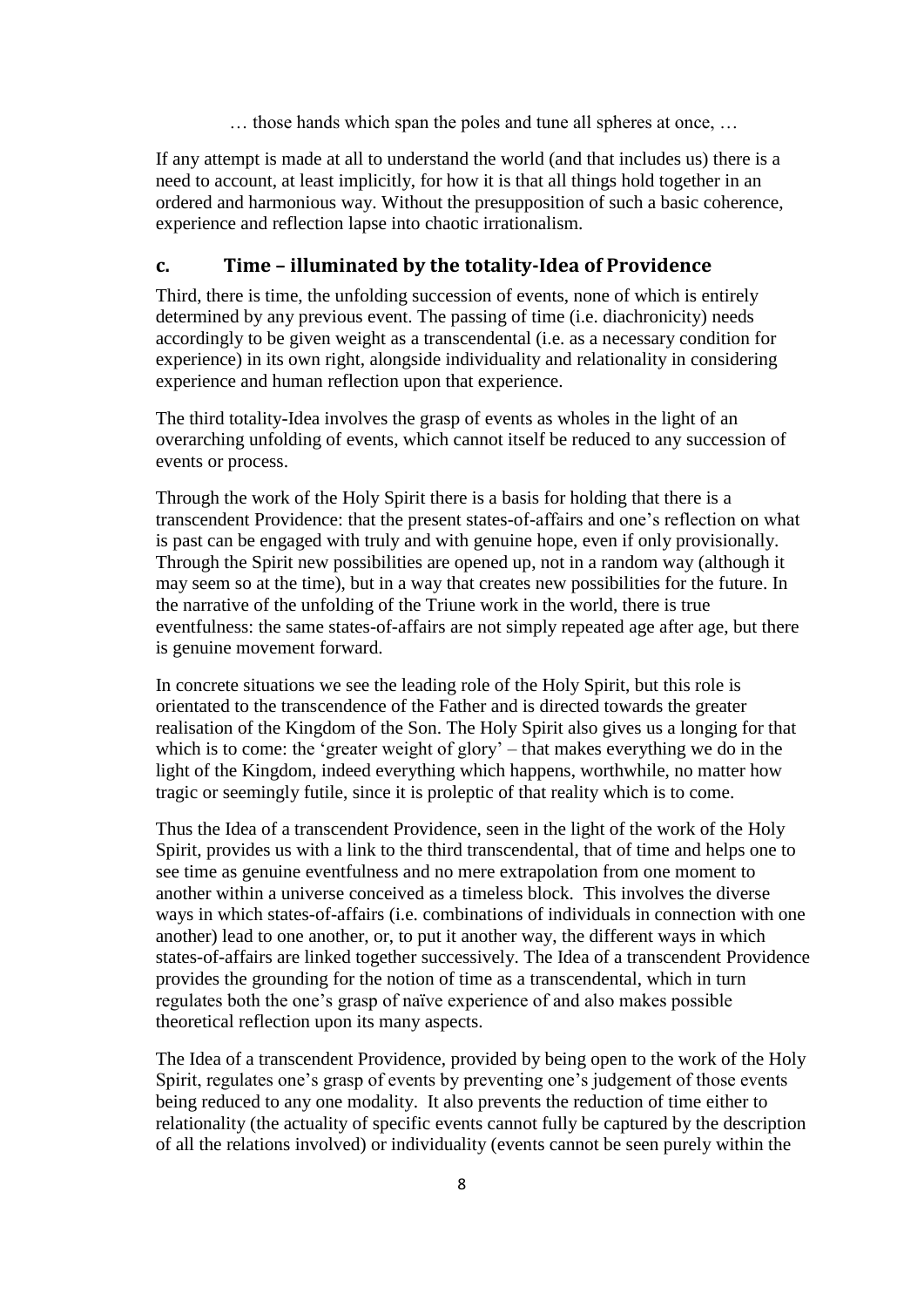world-lens of any individual – there is an actuality of events which happens among all the individuals which is not merely the sum total of the experience of all the individuals concerned). The Idea of Providence holds open the possibility of genuine eventfulness, and so provides the grounding for time as a distinct transcendental. More specifically, the purposiveness of events is the work of the Holy Spirit, from the event of creation through the work of the regeneration of human hearts, to the transformation of the universe.

#### **d. The perichoresis of the transcendentals and Ideas**

The different transcendentals (individuality, relationality and time) need to be looked at in combination rather than separately. That each of the transcendentals is relatively independent from the other two means that each can be seen as the Archimedean point for the other two transcendentals. We should also not conceive of these three points as standing between the created order and God. Rather they come into being as a result of the engagement with the world by God as Trinity.

Individuality , relationality and time are each an axis for one's experience of the world and one's reflection upon it. Individuality needs to be held together with relationality and time. Individuals are individuals in that they exist in diversity of different relationships and also over time and yet individuality is distinct from relation and time. Relationality needs to be held together with individuality and time in that it is individual who are which have relationships, and time involves time in relationships. Time, then, needs to be held together with individuality and relationality. It is individuals who or which come into existence and relationships which do the same, and for time to have any meaning, it needs to be seen in terms of both and yet distinct from both.

Individuality as an independent element allows for the appreciation of the diversity of relations. It is only possible to seek coherence in all things if one can find a point from which all things can be contemplated, or at least to find a point in which all things have a common source of authority. How is coherence of all things related to that source of authority, and how can they be considered truly in the light of the beginning and the end? Individuality, rightly conceived, provides such a point, but not abstracted from the temporal order but located integrally within it.

Similarly, it is only from the robust standpoint of true individuality that purposive transformation can be contemplated. An appreciation of continuing individuality allows for the possibility of real purposive transformation - since without the possibility of the diachronic persistence of the individual, purposive transformation itself is not possible since everything become one continuous, undifferentiated flow. If everything is in flux, then true purposive transformation is not possible. Heraclitus' dictum that one cannot step into the same river twice has some force in that the river is subject to change, but it is necessary to be able to step into the same river twice if the perduring individuality of the river is to be recognized.

Relationships need to be recognized, valued and nurtured but not clung onto and no relation should finally be isolated from the individuals whom or which it connects. Faithfulness involves the proper giving of value and weight to our relationships, but with the recognition that their outcome and final goal is not in our own hands but in the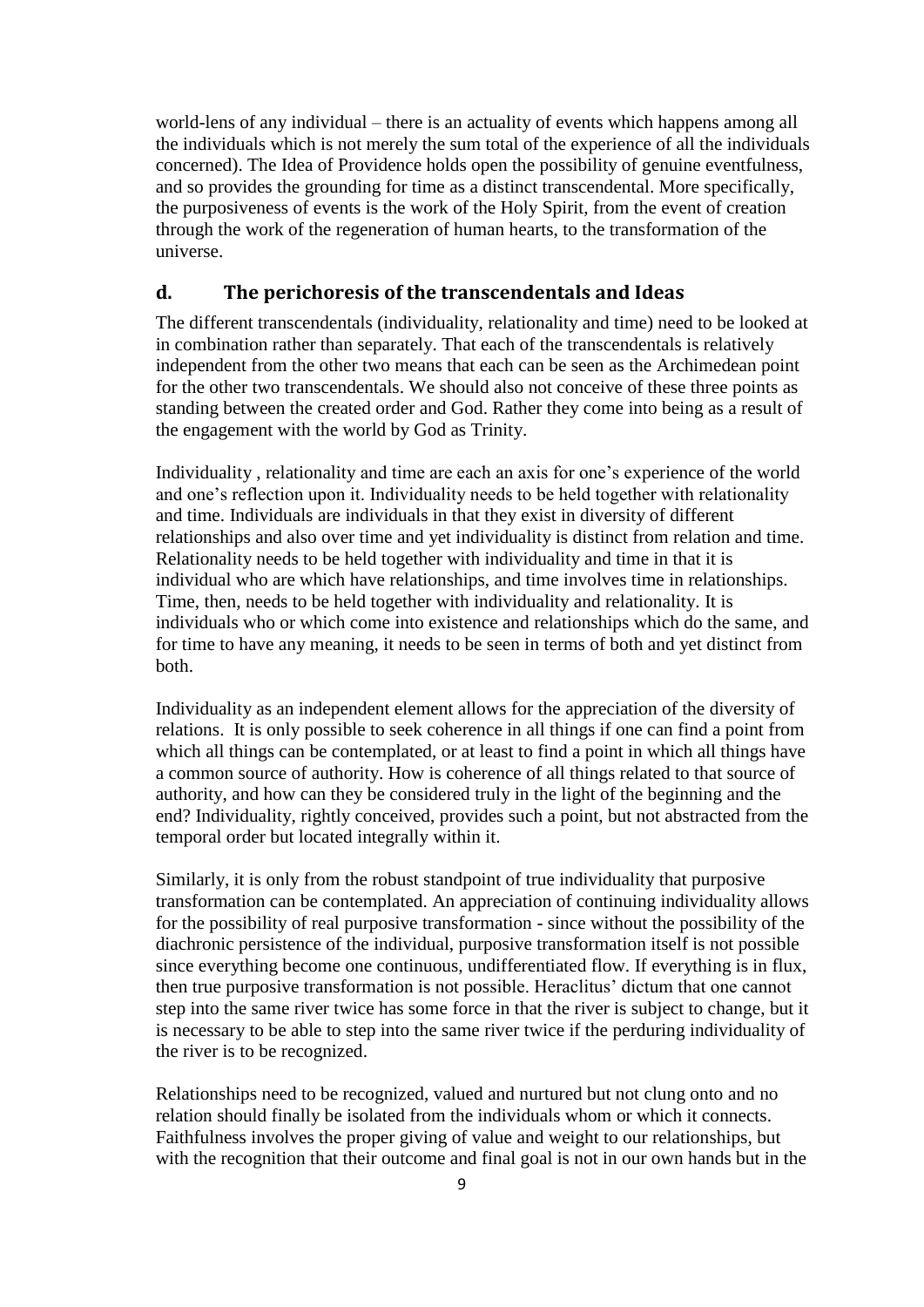hands of the Holy Spirit who works out all things for the greater good.

Origin, Coherence and Providence, as the three Ideas can thus illuminate the intuition which makes possible both theoretical thought as well as everyday engagement with the world. Each of the Ideas thus regulates a transcendentally distinct 'totality': the 'totality' of individuals seen in the light of the Idea of the Origin, the 'totality' of relations (the ontic systasis) seen in the light of the Idea of Coherence and the 'totality' of events seen in the light of the Idea of Providence.

## <span id="page-9-0"></span>*5. The modalities and theoretical reflection*

Theoretical reflection constitutes a second sort of differentiation, as the different sorts of things, relations and events are distinguished from one another, and rigorous analysis made of the specific norms and laws by which those persons or things, relations or events are governed, and how the relevant generalisations, functional characterisations and causalities can be defined and specified. As one seeks to reflect on and rigorously analyse the different functions pertaining to individuals (persons or thing), the different kind of relations that there are and the different ways there are in which time passes and things happen.

In naïve experience there is no explicit reflection with respect to the diversity of functions which structure the individuals concerned, or the distinct kinds of relations which connect them, or the different aspects of time there are that. By contrast, in theoretical reflection, individuality functions, kinds of relations and aspects of time are all identified in terms of the different modalities.

Conceptual knowledge arises from the distinguishing or 'refraction' of the modalities, made possible and complemented by intuitive knowledge, which are regulated by the transcendentals of individuality, relationality and time. This is necessary for both 'prescientific' or naïve (i.e., modally undifferentiated) experience, as well as for 'scientific' or 'theoretical' (i.e., modally differentiated) reflection.

In the case of 'pre-scientific' or 'naïve' experience, this intuition makes possible the grasp of whole individuals, the 'ontic systasis' of the different kinds of relations and the entirety of events. In the case of 'scientific' or 'theoretical' reflection, this intuition of the transcendentals makes possible the three lenses through which the modalities are refracted to yield the modally-differentiated individuality functions, the kinds of relations (or 'relation frames' – to use the term of the Dooyeweerdian philosopher, M.D. Stafleu), and time aspects.

Seeing the transcendentals as distinct in this way thus makes it possible to make systematic sense of the lists of modalities provided by both philosophers as they are seem as respectively as refractions of individuality (the modalities as individualityfunctions), relationality (the modalities as irreducible kinds of relation or relationframes), and of time (the modalities as kinds of time, or time aspects).

Careful reflection uncovers incommensurability in certain respects. For example, the discrimination of a person's moral goodness is not rightly contradicted or confirmed by the claim that they have dark hair or are poor. The understanding of economic marginal utility is not rightly contradicted or confirmed by the understanding of what it means to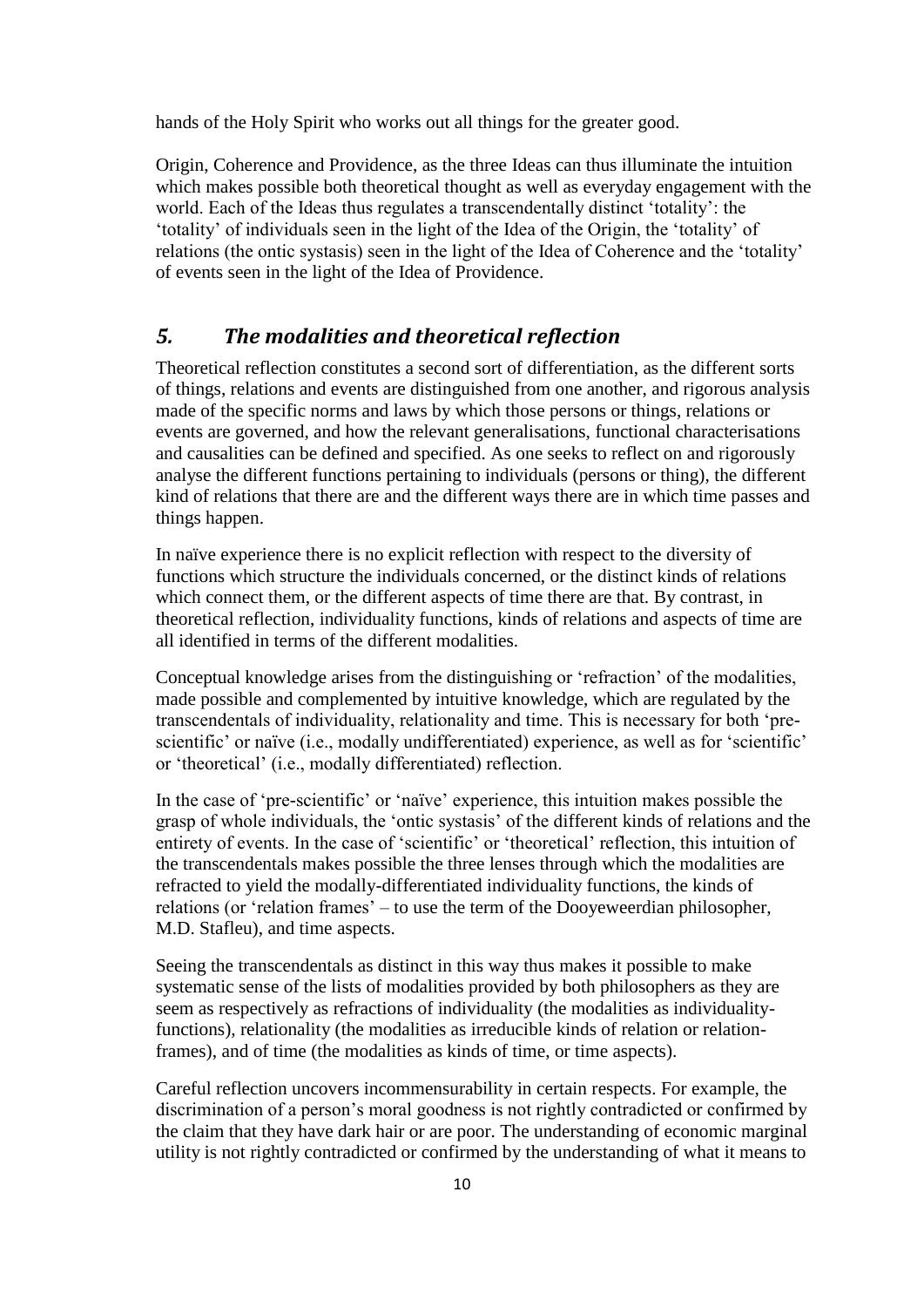be a faithful husband. The judgement that it will rain tomorrow is not rightly contradicted or confirmed by the judgement that I deserve a pay rise for all the hard work I have done.

And yet, while there is an intuition that there is incommensurability in all these cases, there is also a countervailing intuition that those disparate aspects cohere. Intuition is a conspectus of the whole gamut of our experience and the grasp of that experience by all the various human faculties. It involves the process of consciously examining and integrating that experience in the light of all-encompassing vision of reality. Intuition (the 'seeing' of the way in which the modalities are interrelated) needs to be seen as an actual epistemic act. The exercise of intuition (which can only take place as an actual act, not in abstraction) brings about a turn from the naïve to the theoretical attitude. Intuition thus gives rise to the possibility of the theoretical thought.

Naïve experience and theoretical reflection alike are thus made possible by the intuitions grounded in the Ideas of Origin, Coherence and Providence, exercised implicitly. Intuition, then, has a perichoretic role moving between them all weaving a schema in the light of the transcendent presupposita of Origin, Coherence and Purposiveness. Bringing these together, we can see the Origin as that sought for in the quest in Western philosophy from the Greeks on for the originating Other; we can see a transcendent Coherence as the true and only non-reductive basis in the quest for a structured order of all relations; and finally a transcendent Providence as the answer to the quest for a purposive process, which cannot simply be extrapolated from the way things are

By a process of 'transcendental-empirical' sketching, each of these transcendentals can be portrayed as refracted according to the fifteen modalities, i.e. the irreducible ways of knowing and being (identified by Vollenhoven and Dooyeweerd, respectively with one small change in their final ordering, see diagram below). The modalities (from 'higher' to 'lower') are schematically as follows:

pistical (faith) ethical juridical/legal economic social symbolic/lingual aesthetic (NB, I position this here rather than between the economic and juridical) historical/cultural-formative logical/analytical psychic/sensory biotic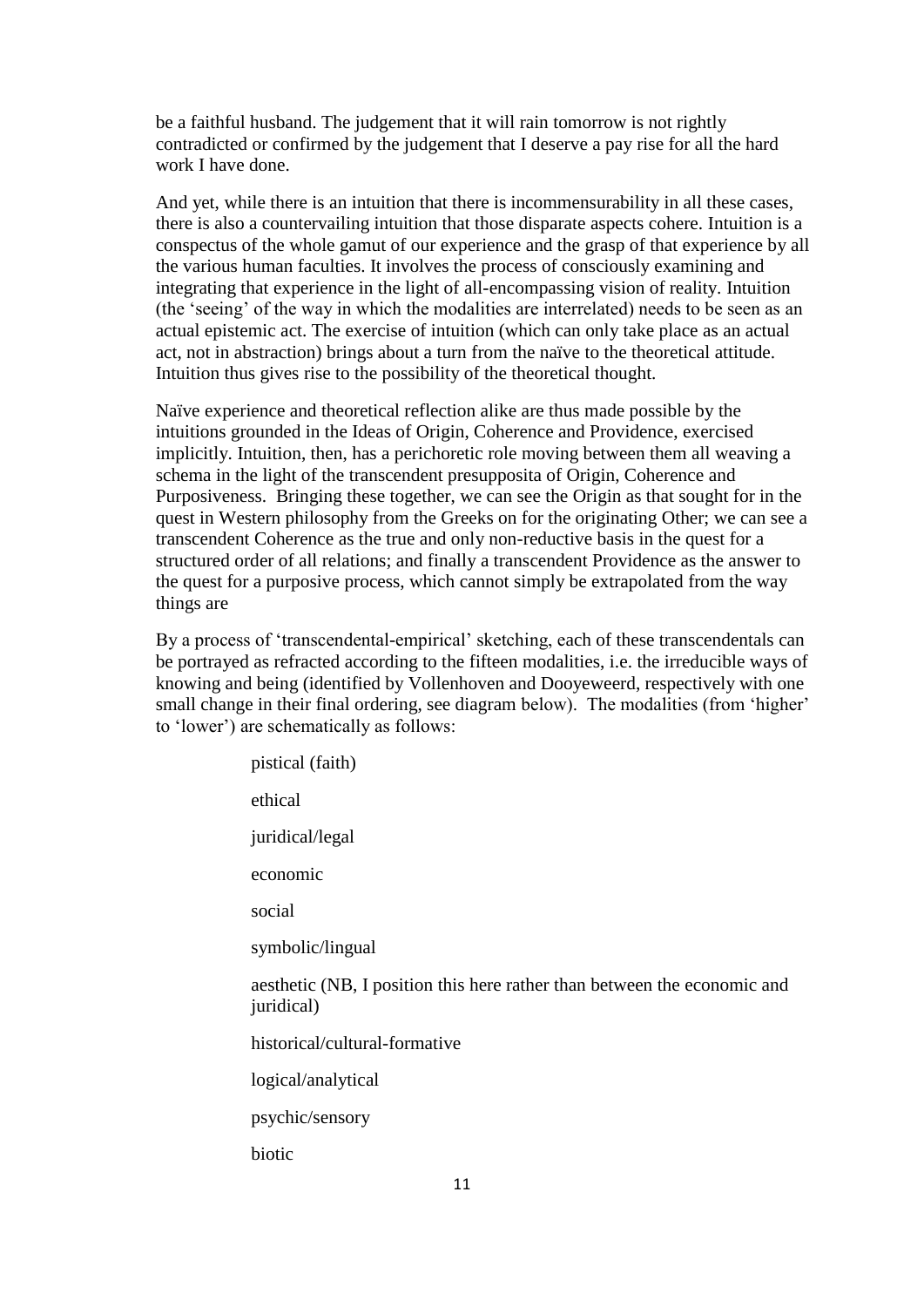physical kinetic spatial numerical/quantitative

Further, each modality has a characteristic nucleus of meaning which makes it irreducible to other modalities: the laws of number and space and their distinctive subject matter are mutually irreducible. Those of a kinetic kind are distinct from the numerical and spatial, and their 'meaning kernels' are quantity, space, movement and so forth. So the key factors subsumed under a modal law can be rigorously isolated. The pre-logical modalities do not require the intervention of human subjectivity and are subject to laws. The logical modality is also law governed but antecipates the formation of norms, which takes place from the cultural-formative modality on.

Each modality refers to every other modality 'analogously'. This is the specifically Reformational sense of 'analogy', namely the way in which a concept specific to one modality refers to ('has an analogy with') a concept specific to another modality. Analogies indicate the coherence of that modality with all the other modalities (this is the 'sphere universality' of each modality). Analogies can be either 'antecipations' (referring 'forward' to), or 'retrocipations' (referring 'back' to) the other modalities. For example, a number series (in the numerical modality) antecipates points on a line (in the spatial modality) while the points on the line retrocipate the numerical series. In a similar way, the spatial antecipates the kinetic, the kinetic the physical (energetic), the physical the biotic, the biotic the psychic (sensory), the psychic the analytical, and so on until the pistic (the modality of faith or certitude).

Every kind of concept abstracted from the expressions of the different kinds of relation needs to be enunciated with an awareness not only of the specific 'logic' appropriate to the modality in question, but also with a sense of the analogies (antecipations and retrocipations) which that concept has with the other modalities. For example, the concept of 'development' retrocipates the biotic concept of growth, and antecipates the social concept of complexity. Because it involves the tracing of analogies across the modalities, theoretical thought cannot find its foundation within any one modality alone and so the exponents of any 'special science' (i.e., any modally-specific discipline) must recognise that it cannot provide the sole basis for itself and need to recognise its dependence on all the other modalities as the one which is the primary focus for that 'special science'.

The transcendentals and modalities together express the harmoniously irreducible diversity of God's 'law-word' and the plural facticity (both ontic and noetic) of the created order. Each of the transcendentals in turn can be refracted into the different modalities. Individuals/ities, relations and time are refracted into individuality functions, relation frames and time aspects.

#### <span id="page-11-0"></span>**a. Individuals and individuality-functions**

Naïvely, individuals are intuited as undifferentiated wholes. The intuition of an individual as an undifferentiated whole is a naive idea, that is it is the integral transmodal grasp of a thing or a person. They are naive in this sense is not of a lower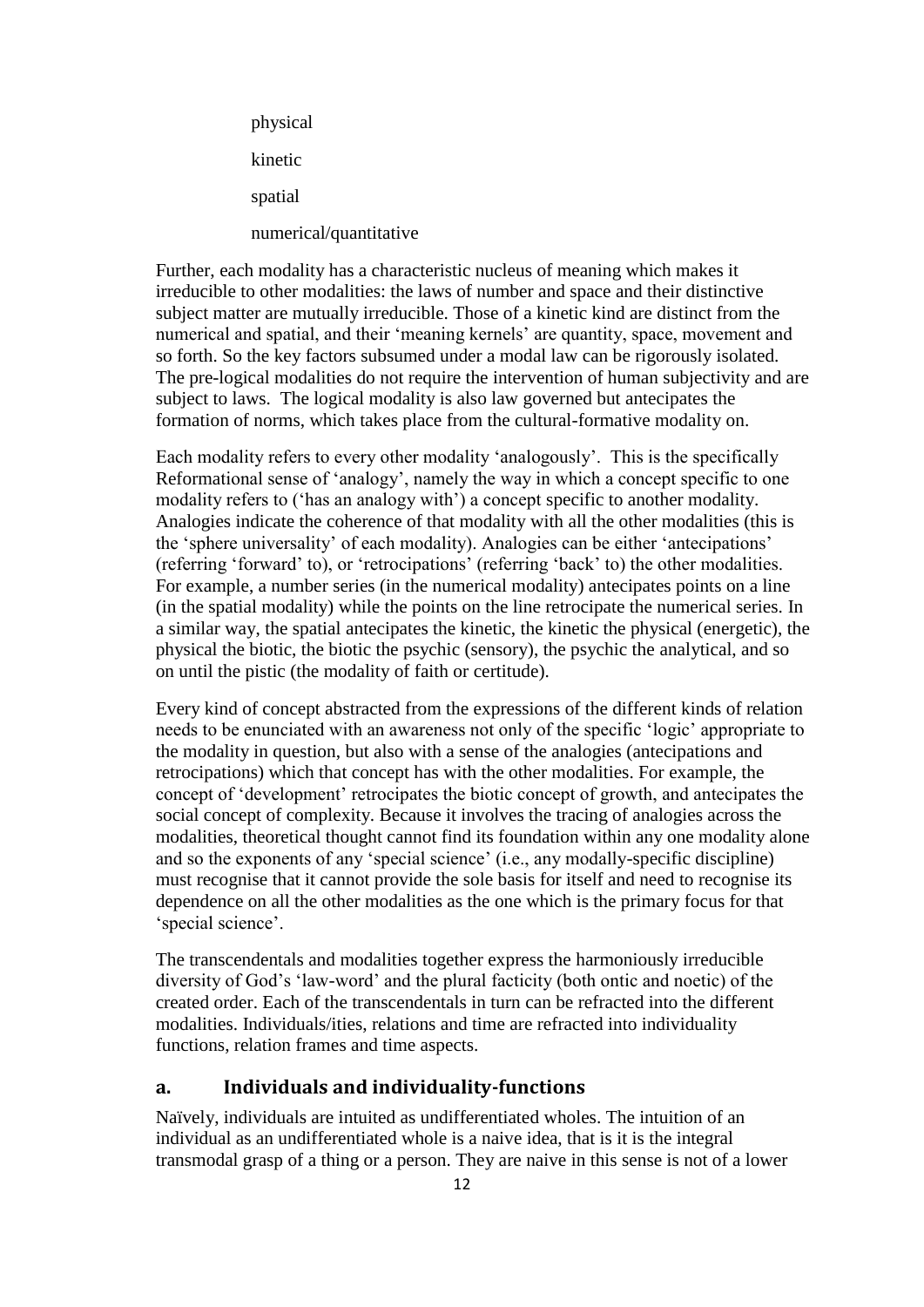status than scientific. It is a powerful and valid prescientific awareness that things exist (transmodally) in a total way prior to modal analysis. In naïve experience, individuals are known as 'plastic' wholes. A normally functioning human being knows the world not as a disordered mass, but as discrete and concrete entities

Theoretically, individuals are intuited as having a diversity of functions. The intuition of this reality of diversity of functions in philosophical practice also becomes a theoretical idea: a complex of functions each differentiated from one another by having a different modal focus (although each function points to all the other functions analogically). Theoretical ideas draw together the conceptual diversity of the many functions of an individual or individuality. They traverse a diversity of modalities and so are trans-conceptual. The theoretical idea of an individual is what as Dooyeweerd calls an 'individuality-structure' (and which Vollenhoven describes in terms of the 'thus-so' connection), that is, but the ordering of the functions of the individual (especially the 'founding' and 'leading' function of that individual – the former the 'earliest' or 'lowest' modality germane to the functioning of that individual, and the latter the 'last' or 'highest' modality in that respect**).** For example, the theoretical idea of a plant will take into account how that plant is guided by the biotic function, or what it means to be subject to the laws governing biology.

There are different ways for individuals to function ('súbject' refers to the active pole of specific relation; 'object' refers to the passive pole of a specific relation):

| pistical (faith):       | believer/belief               |
|-------------------------|-------------------------------|
| ethical:                | ethical agent/good deed       |
| juridical/legal:        | legal subject/legal object    |
| economic:               | trader/commodity              |
| social:                 | social actor/custom           |
| symbolic/lingual:       | communicator/symbol, language |
| aesthetic:              | admirer/aesthetic object      |
| cultural-formative:     | shaper/utensil, know-how      |
| logical/analytical:     | analyser/proposition          |
| psychic/sensory:        | sensor/sensation              |
| biotic:                 | organism/cell                 |
| physical:               | particle/energy-packet        |
| kinetic:                | body in motion/trajectory     |
| spatial:                | extended figure/point         |
| numerical/quantitative: | cardinal numeral              |

#### **Individuality Functions (listed below from 'higher' to 'lower' as 'súbject/object')**

For the purpose of analysis, the individual being analysed is isolated from his, her or its context and seen in terms of the laws and norms that govern that individual, that is, in terms of its individuality-structure. However, this individuality-structure should not be confused with the individual itself, or even the naïve idea of the individual, and needs to be seen as generalised approximations to one's understanding of the individual at a given time, not as a full account of that individual as concrete fact, which can only be built up indirectly by looking at the account of that specific individual in the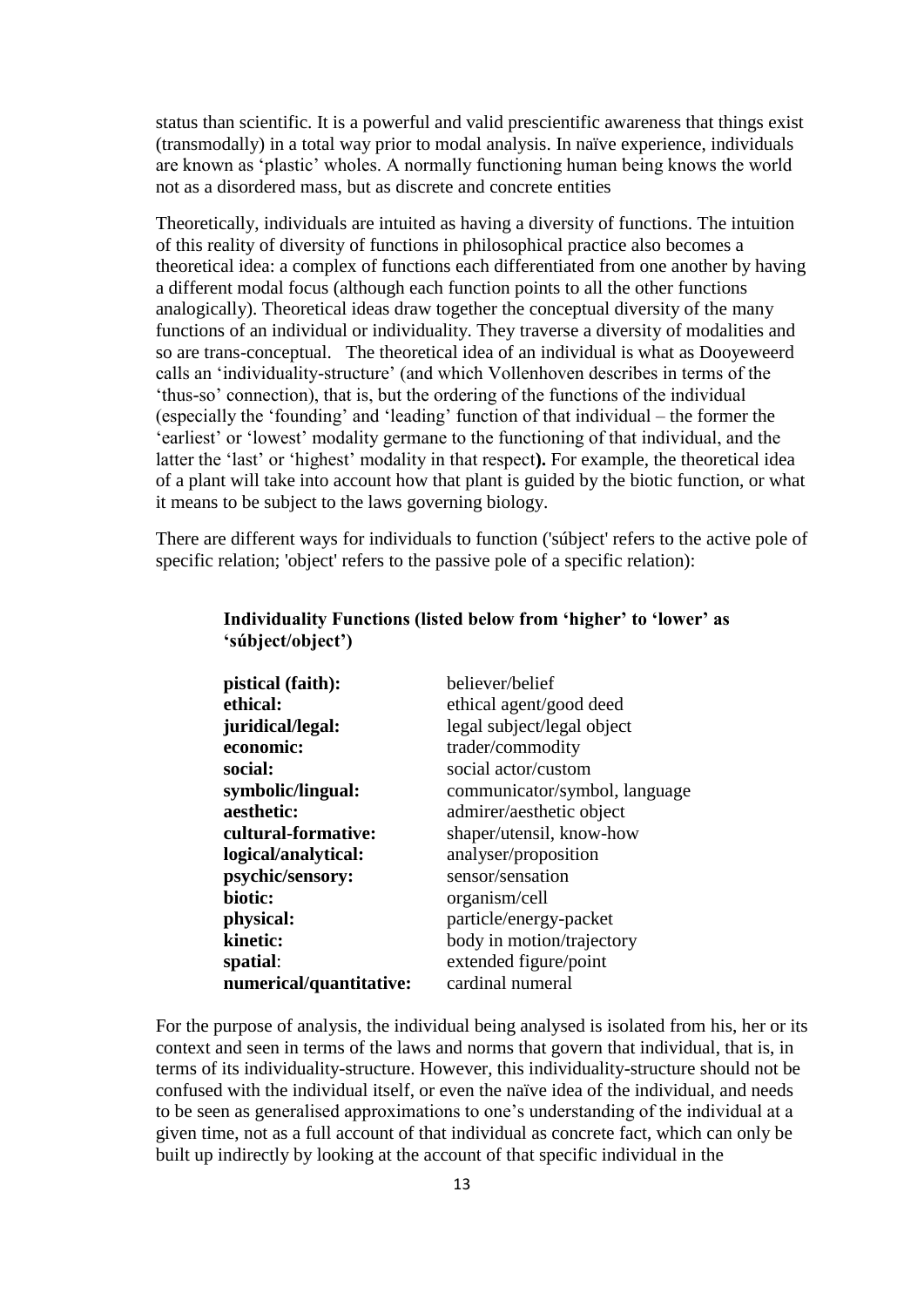complexity of all their relationships over time. In this sense, theoretical reflection on individuals needs to be done in the light of the limiting-idea of individuality – that while individuals can be described in terms of either naïve or theoretical ideas, this can only be an approximation and needs continually to be revised in the light of the encounter with the concrete (and not fully conceptualisable) individual over time.

Whether individuals are seen then as the whole entities encountered in naïve experience or as the ordered structures discerned in theoretical reflection, individuals as such are finally unknowable. Individuality as a transcendental is a limiting idea: while we can have a naïve or theoretical idea of an individual, we need to be aware always that such an idea is provisional and incomplete.

#### <span id="page-13-0"></span>**b. Relations and relation-frames**

Individuals are not to be seen in isolation. They are necessarily connected with other individuals through a network of relations. Relationality is the second transcendental or necessary condition of any possible experience, to which I now turn. Relations are universal realities connecting individuals. They are known integrally by the faculty of understanding in naïve experience and the naïve process of concept forming, and, rigorously analysed in terms of one or more of the modalities, in theoretical reflection.

The naïve grasp of relations does not distinguish the different kinds of relation, but rather takes them tacitly within the context with this they are situated without differentiating the different kinds of relation or focuses on them directly. The naïve understanding of relations, or what Dooyeweerd calls the process of' naïve concept forming', does not, as we have seen, address relations directly, but attends to them in the context of the individuals and events which they connect. Naïvely we truly experience the reality of relations. One does not have to wonder if a ball one throws up in the air will (under normal circumstances) fall down again. This can be seen as we now look at the theoretical understanding of relations.

Theoretically, the different kinds of relation are distinguished in a modally explicit and ordered way. Different kinds of relations are seen as part of an overall harmony by tracing analogies (antecipations and retrocipations). The modalities are marked out by the basic, mutually irreducible kinds of relation. There are quantitative relations (or more or less), spatial relations (near or far), relations of movement (faster or slower) etc. Because the modalities mark out the different basic kinds of relation, the reverse procedure is also possible. By working out the different kinds of relation that there are, it is possible to identify what the modalities are.

In theoretical terms, to take the example cited above, it is possible heuristically to isolate the kinetic and physical considerations involved and express this in general (that is individually non-specific) formula, e.g. the formula for gravity. A ball thrown up in the air, or indeed any other ball (or indeed any other object) similar in relevant respects, will fall to earth again; and the theoretical formula adduced on that basis will be 'blind' to the distinctive individuality of both thrower and ball. What we call 'gravity' is, as far as we know, a universal relation correlative to the modal laws appropriate to it. More generally, the different sorts of relation can be expressed in terms of the different modalities, ranging from numerical relations (that is relations as they are subject to numerical laws) to relations of faith (that is relations as they are subject to creedal norms). The character of the different sorts of relations so identified (considerations of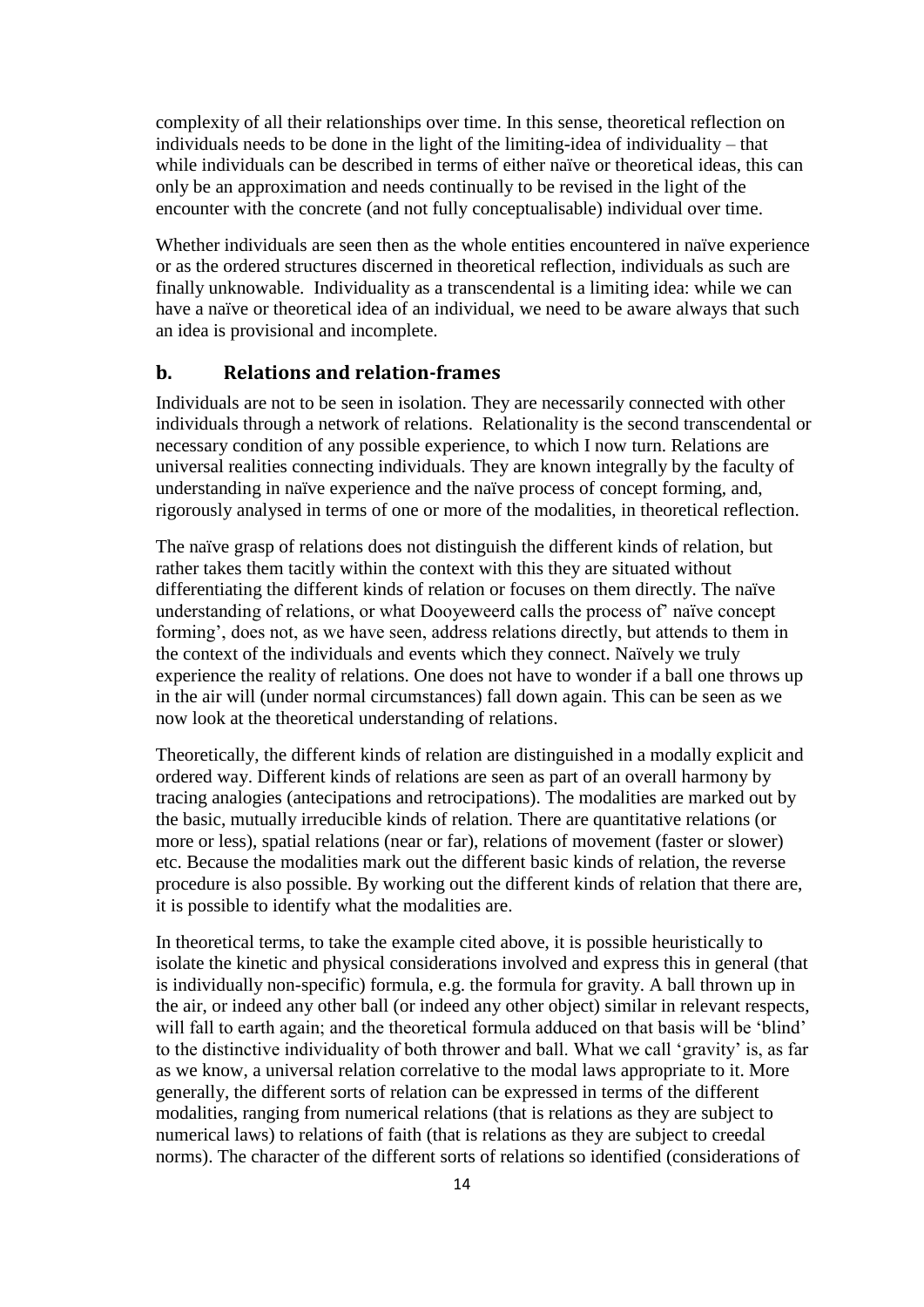whether one sort of relation is reducible to another, whether one sort of relation needs to be taken into account before the tracing of another can be considered etc.) provides the empirical basis for modal analysis. The understanding of the different kinds of relation needs to be seen as incomplete and fallible, and in need of being complemented by the consideration of all the other kinds of relation that there are. Real relations thus opened up the theoretical reflection upon the diversity of the different real relations that there are (which is why Dooyeweerd and Vollenhoven call it the 'modal' dimension or determination). However, can only grasp them, or approximate our thoughts to them in general and not genuinely universal terms, since our minds are finite in their reach and any claim we make about relations (either naïvely or theoretically) is provisional and fallible. Nevertheless, this does not mean we cannot know relations truly (just as, with individuals, the transcendental limitation of our knowledge of individuals does not mean that we cannot know them truly). However, in both respects, our knowledge, while indeed true, is also provisional.

The theoretical attitude means relations involve identifying the different sorts of relations that there are by identifying which are incommensurable with one another and by that token irreducible in kind to one another. The many different kinds of relation can be seen as follows:

| pistical (faith):    | trust                                                           |
|----------------------|-----------------------------------------------------------------|
| ethical:             | benevolence, troth                                              |
| juridical/legal:     | fairness, retribution                                           |
| economic:            | optimal exchange, stewardship, thrift                           |
| social:              | courtesy, social intercourse                                    |
| symbolic/lingual:    | meaning, significance                                           |
| aesthetic:           | harmony                                                         |
| cultural-formative:  | formative control                                               |
| logical /analytical: | identity, non-contradiction                                     |
| psychic/sensory:     | feeling, sensitivity                                            |
| biotic:              | cellular composition                                            |
| physical:            | dynamic system                                                  |
| kinetic:             | approaching or receding, speed                                  |
| spatial:             | contiguity, comparisons of size or shape                        |
|                      | <b>numerical/quantitative:</b> more or less than, equal to etc. |

#### **Relation Frames (from 'higher 'to 'lower')**

Our knowledge of relationality is limited and regulated by a sense of an overarching Coherence, the second of the Ideas. There is an irreducible yet coherent diversity of relations which both govern and norm (the law-side) and describe (the fact-side) all the sort of relations which there are. As we have seen, this is what Dooyeweerd calls the 'ontic systasis'. The ontic systasis is based on the prior epistemic belief in coherence and intelligibility – that law-like regularities can be identified and described, and that they together cohere – even if these coherence cannot be (and arguably, should not be) defined and described in terms of a single logical structure.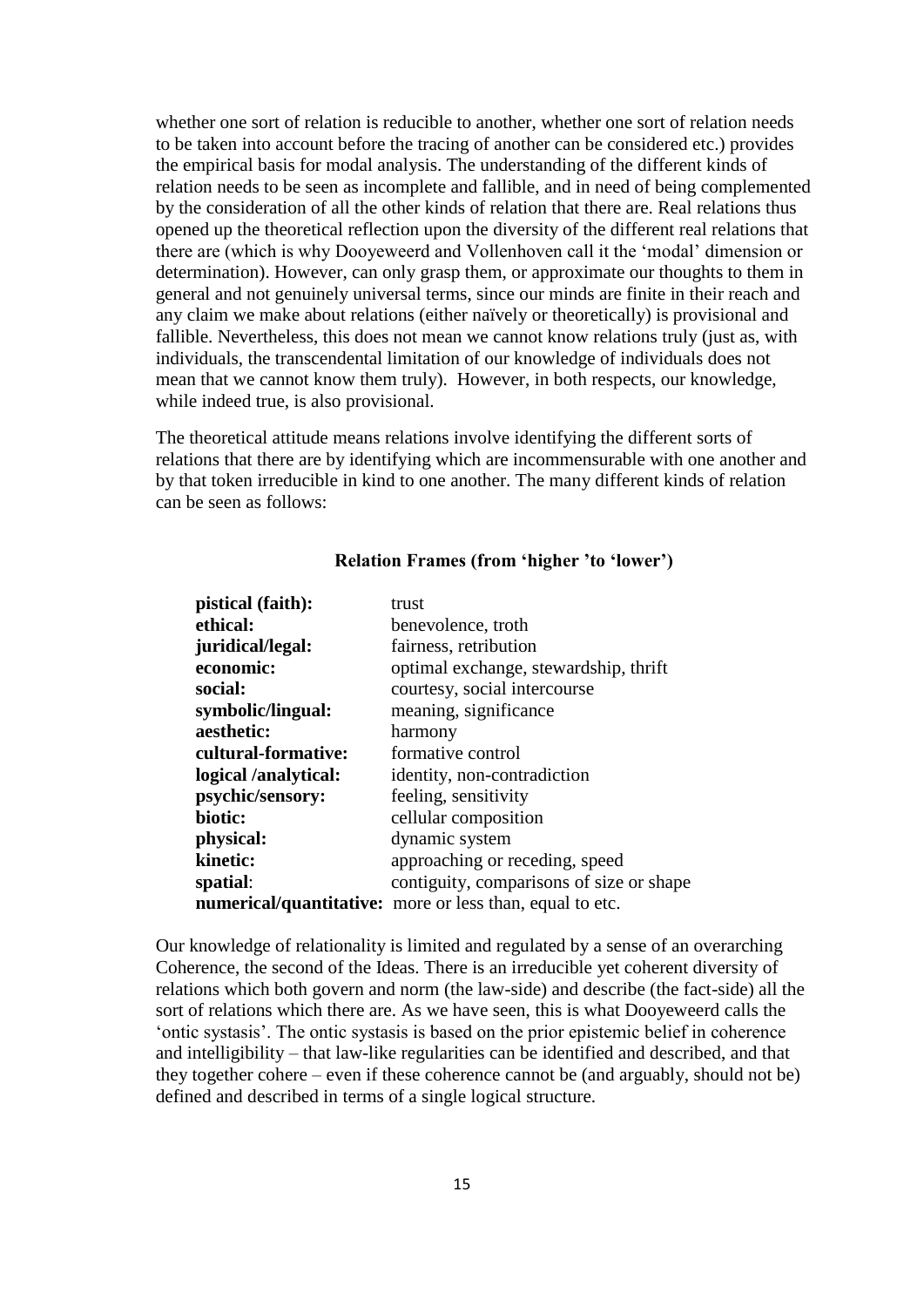#### <span id="page-15-0"></span>**c. Events and time aspects**

Events are grasped by naive intuition as undifferentiated wholes. In the naïve attitude, attention is not paid to the structure of the events themselves, but the events are grasped implicitly by focusing on the individuals (persons and things) involved and the transitions within the configurations of relations among them. From a naïve attitude, events are experienced as the interaction of individuals in relationship. It involves a weighing of individuals and relations taking implicitly the narrative to that point and different anticipated narrative scenarios. *That* one can know events in this way is indisputable even though it is not possible to account for it in a theoretically univocal way. The only finally appropriate response to an event is to tell the story, to make it one's own and to live it out.

This is acknowledged in both ancient and modern philosophy. In ancient philosophy, Aristotle argues that for a narrative to be intelligible it needs to have a narrative unity given by its purpose. In modern philosophy, Kant argues that in order to make judgements, there needs to be a sense of the 'purposiveness' (i.e., that all things have an underlying purpose or unfolding design) if one is to make any judgments about any given states of affairs. In both respects, there is an implicit acknowledgement of the Idea of Providence – even if just as an 'as if'. From a Trinitarian perseptive, the Holy Spirit, as the 'breath' or 'wind' of God unfolds history from the first, and who blows in the last things and so brings all history to its final consummation.

Events bring individuals together in relation, but are not themselves relations, or individuals. Time is not just what is on the watch on my wrist. I need time for others; we need to have sensitivity about the appropriate time appropriate to each of the (modally distinguished) time aspects.

From a theoretical attitude, events can be seen in terms of each of the modalities each marking out a different form of the passing of time. However, it is events cannot be analysed in terms of their component functions (as if they were individuals), nor, on the other hand, are they merely combinations of relations and so merely the working out of specific modal laws or norms. Theoretical judgement, thus involves breaking down an event into its modal constituents. There are different modals expressions of time: time as sequence (numerical), as simultaneity (spatial), as duration (kinetic), the ticking of a clock (physical), durée (psychical), and so on for all the modalities. The salient features of an event are identified and analysed in terms of the laws or norms that govern each modality. For example, is the leading feature a matter of faith (for example an act of martyrdom), an ethical one (an act of benevolence) etc.? But the features that typify an event (e.g. sequence, simultaneity, duration, irreversibility etc.) cannot be transferred, even analogically or metaphorically to relations or individuals without resulting in absurdity. Time thus, needs to be seen as a distinctive and necessary condition both for one's experience and for one's reflection upon that experience.

In a modally differentiated way, events are examined in terms of the differenced timeaspects. These time-aspects are ordered by a network of analogies (antecipations and retrocipations) in terms of the modal scale, as follows: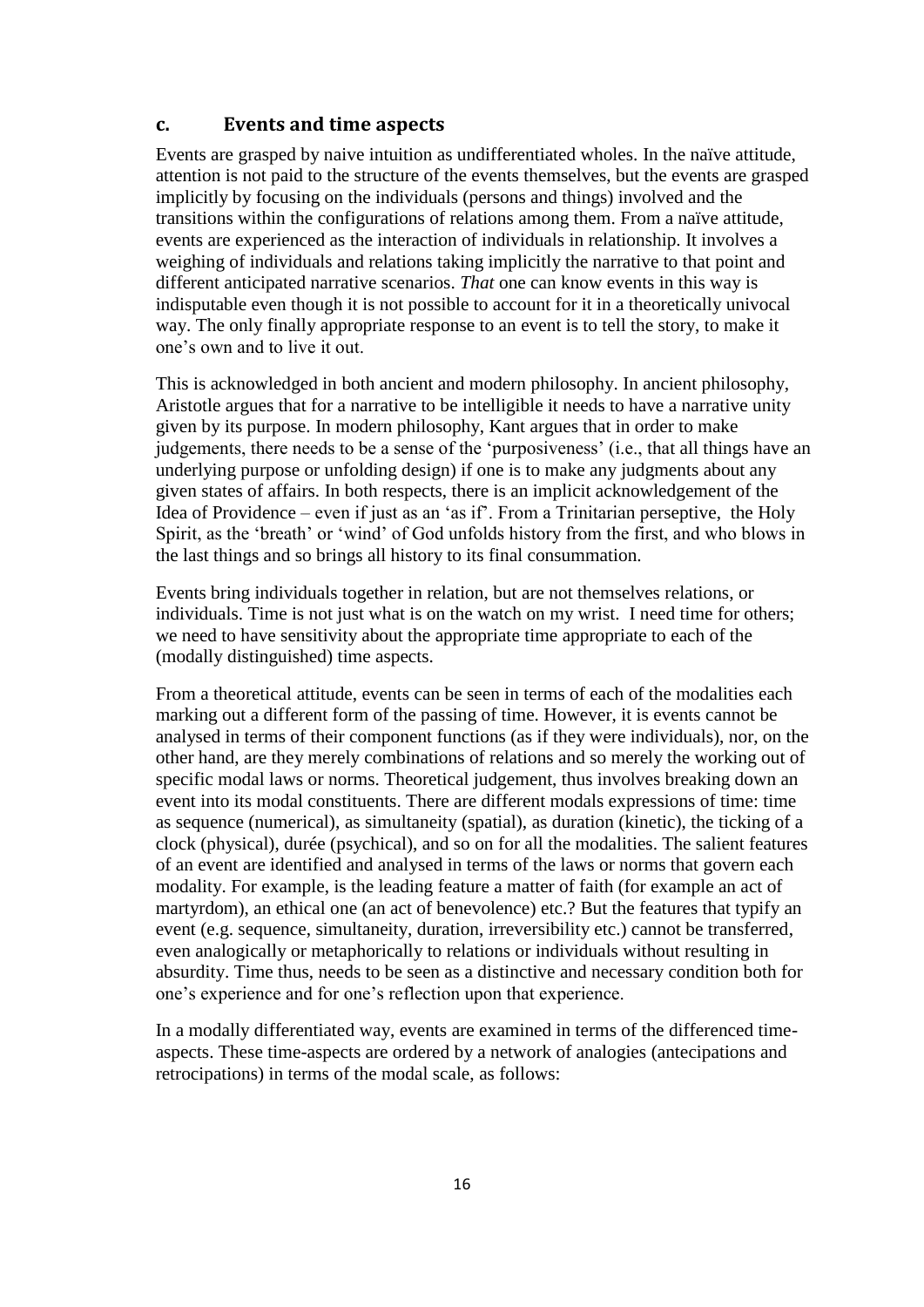#### **Time Aspects (from 'higher' to 'lower')**

| faith (pistical         | liturgical time, 'time of belief', revelation |
|-------------------------|-----------------------------------------------|
| ethical:                | 'right' time, priority of moral obligation    |
| juridical/legal:        | length of validity, retribution               |
| economic:               | interest, rent, profit, wage, economic cycle  |
| social:                 | conventional time, social priority            |
| symbolic/lingual:       | word order, tense, symbolic moment            |
| aesthetic:              | aesthetic moment, dramatic order, rhythm      |
| cultural-formative:     | cultural development, periodicity             |
| logical/analytical:     | prius et posterius                            |
| psychic/sensory:        | tension, durée                                |
| biotic:                 | growth time, organic development,             |
| physical:               | causal irreversibility, physical time         |
| kinetic:                | constancy, duration                           |
| spatial:                | simultaneity                                  |
| numerical/quantitative: | succession, ordinality                        |

The features that typify an event - sequence, simultaneity, duration, irreversibility and so forth are distinctively time aspects, not individuality functions or kinds of relations, and cannot be transferred to relations or individuals, even analogically or metaphorically without resulting in antinomies. It is not individuals or relations which succeed one another, are simultaneous, have duration, etc. – but events. When one speaks of one monarch succeeding one another, it is not strictly speaking the *monarchs themselves,* but their *reigns* (i.e., the events of those monarchs ruling) which are being referred to; it is two reigns (not the respective monarchs) which can properly be described as simultaneous if both monarchs came to the throne and left the throne at the same time; it is *reigns* (i.e. events) not *monarchs* (i.e. individuals) which last a certain length of time; etc.

Individuals or relations do not bear temporal qualifiers (or, more strictly, 'modifiers') unless the temporal context in which they come to exist (individuals) or hold (relations) is specified; and then the temporal qualifier refers to the fact of their existence or holding in that respect – talk about individuals or relations requires a temporal context (i.e. for them to be considered at constituents of an event - in this case existence or holding) for the concept of simultaneity to be applicable.

While there are what one might call 'cross-transcendental analogies', e.g. between the relational 'more or less' and the temporal 'earlier or later', these are transcendental analogies– they are similar in that they both pertain to the modality of quantity, but dissimilar in that they pertain to the different transcendentals of relationality and time respectively.

What is learned with respect to one event can be applied to another by the use of instances.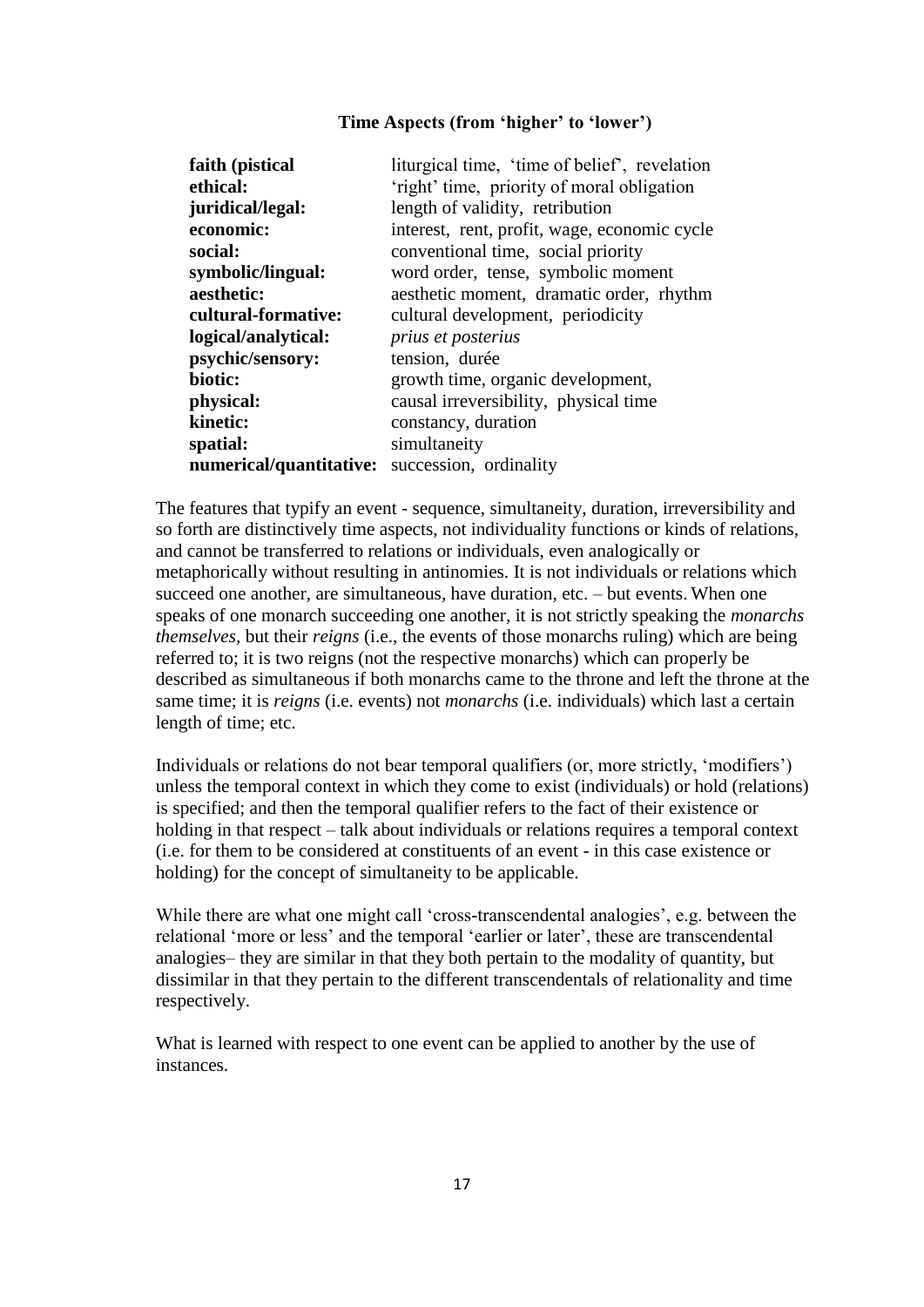## <span id="page-17-0"></span>*6. The three descriptive views*

By combining the transcendentals in turn in pairs, we arrive at what I call three 'descriptive views': individuals over time, relations over time, and, and individuals in relation. They are complementary with one another, and each is necessary for the full description of a specific state-of-affairs.Together these three descriptive views provide a rounded picture of relationships seen from different viewpoints. I shall look at each descriptive view in turn.

## <span id="page-17-1"></span>**a. Individuals-in-relation at a given time.**

Integrated descriptive views: how individuals are linked together through relationships and the wider 'triangulation' of these relationships with respect to other relationships in a wider web (focussing on issues of synchronic connection and their wider ramifications).

Every relationship has a multiplicity of aspects, and also that each relationship is connected with others in an infinite web which can encompass the whole of humanity. The ramifications of relationships can be looked at as seen at a given time. This includes not only the individuals between two or more individuals themselves, but also the wider ramifications of those relationships with respect to others not immediately focused on. This involves also taking into account all other individuals involved as 'third parties', and all the other relationships so involved. In theory this can extend out indefinitely to encompass the whole of humanity. However, for practical purposes, this probably needs to be confined to second or perhaps third degree relationships. Any relationship needs to be seen as part of an infinite network of other relationships, affecting them and being affected by them.

This view will be a snapshot at a given time (chosen, perhaps, because at that point in time the range and diversity of relations can be seen most clearly), but it could be extended to any point in time, either along the path mapped out by the 'lifeline' of a specific individual (as in a. above), or else in terms of the diverse permutations of the different relations (as in b. above).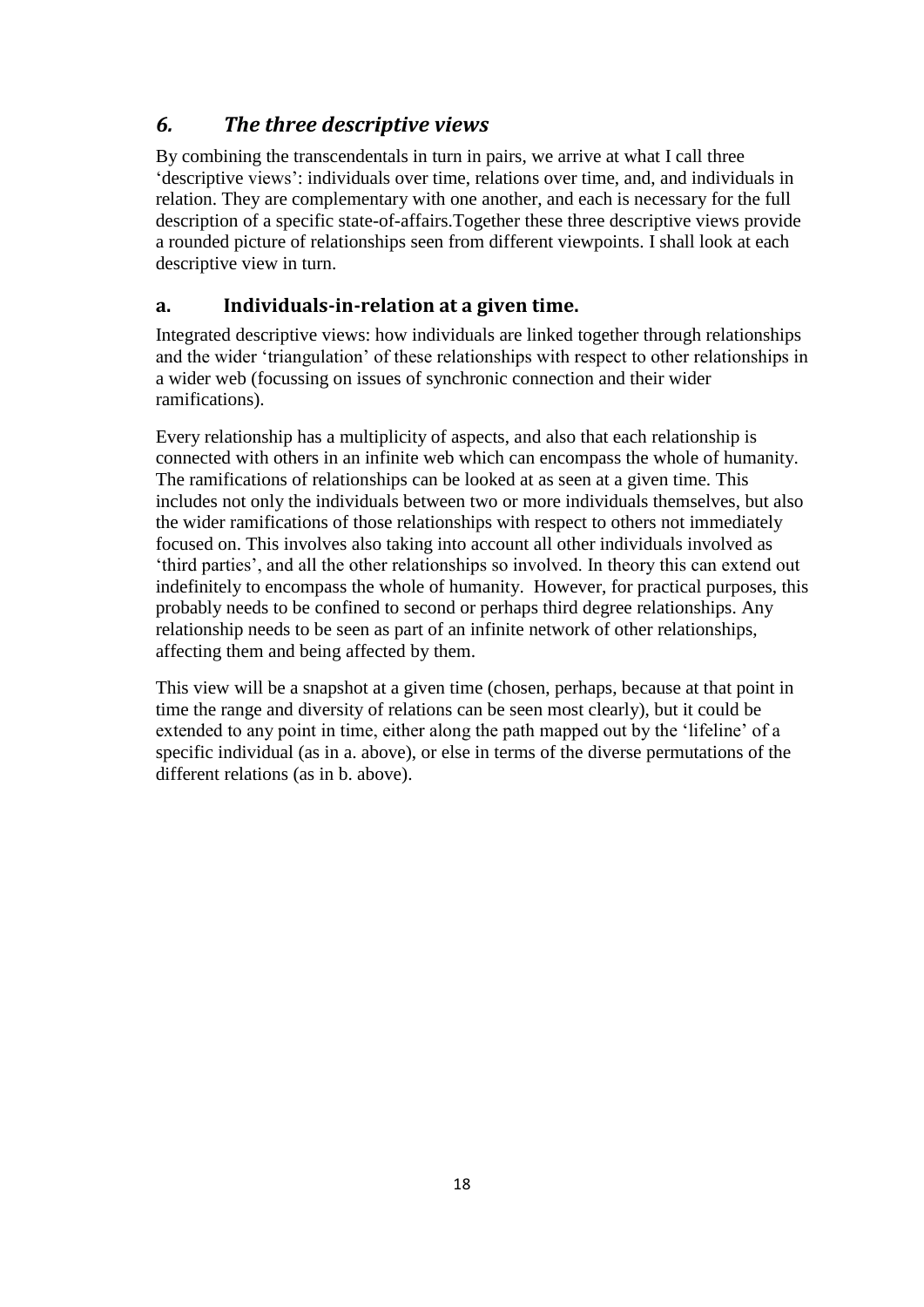#### **Diagram: The Three Descriptive Views**



#### **b. Individuals over time – the 'lifelines' of specified individuals.**

Individualised descriptive views: how individual wholes change and develop over time (focussing on narrative identity through time).

Individuals over time are marked by lifelines. These lifelines cumulatively unfold the unity, continuity, constancy, physical change, biotic growth or decline, increase or decrease in sensory awareness, development of formative control (skilling or deskilling), growth in aesthetic appreciation, use of communicative skills, socialisation, economic development, legal history, moral improvement or degradation and faith journey. The items last on the list can only apply to human beings, who can function in all the modalities, but more restricted lists of these 'time-aspects' apply variously to different kinds of thing, according to the number of modal functions in their type law. Character is thus expressed in the way that the different functions are unfolded. Character is the cumulative expression of individuality.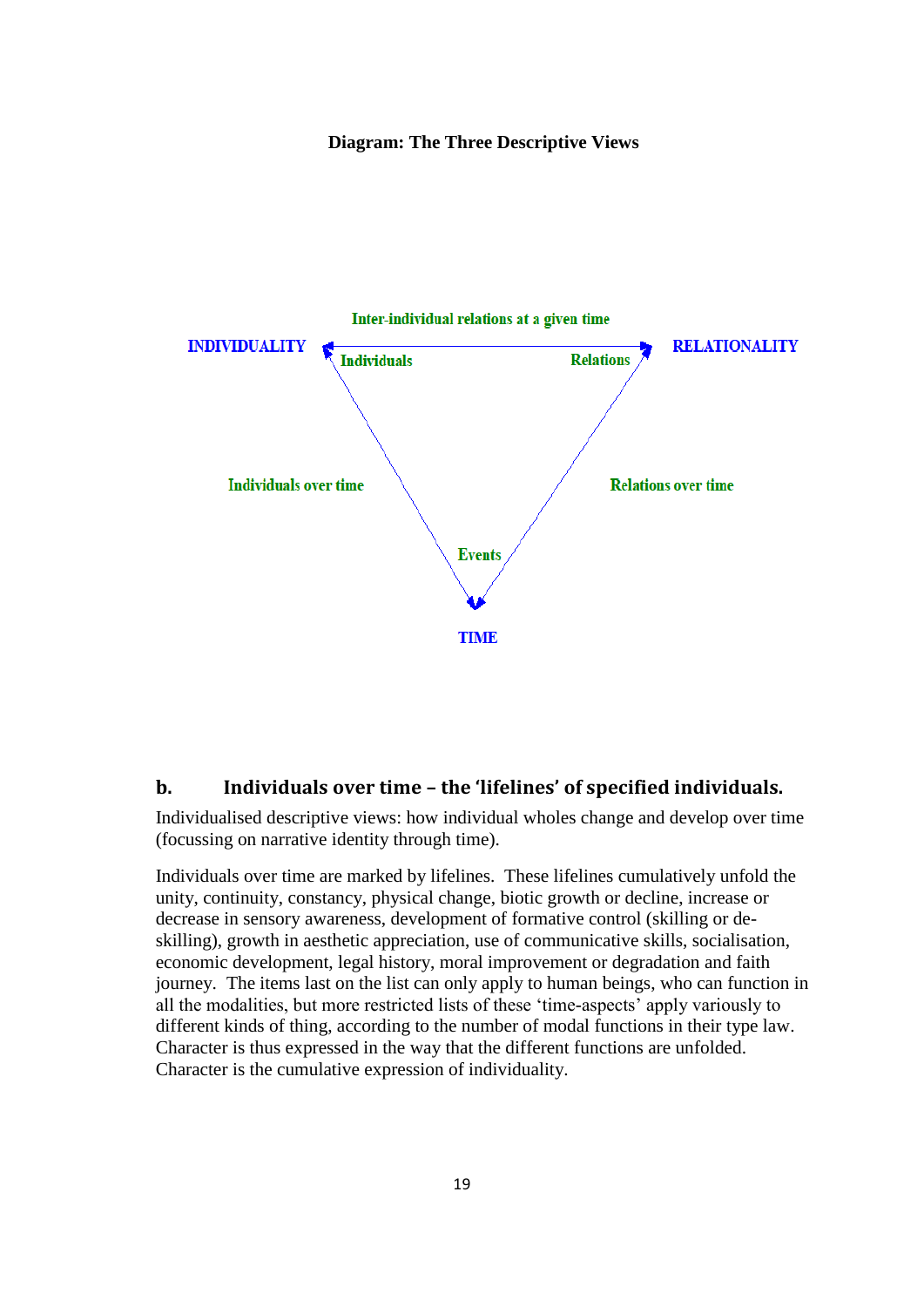### <span id="page-19-0"></span>**c. Relations over time – the unfolding or opening process.**

Differentiated descriptive views: how relations change and develop over time, taking on new features and applications (focussing on issues of causality and development).

Relations can be considered over time. This involves both the widening and deepening of existing relations, but also the discernment of new ones, as well as correspondingly, the expression of new forms of relations as new combinations of relations, and new structural formations express themselves and are recognized in relation to others.

#### **d. Individuals-in-relation over time.**

<span id="page-19-1"></span>These three combinations pairing the three transcendentals in turn (inter-individual relationship, relations over time and individuals over time) provide the ways in which concrete individuals, real relations and actual events can be described. This combination of descriptive views lead us back to a rich understanding of individuals, relations and events, just as the elements of experience and the corresponding laws and norms make these descriptions possible are their necessary constituents.

Once the transcendentals are treated as distinct, new systematic possibilities emerge, providing the basic elements for an inter-disciplinary framework of analysis which draws the transcendentals together systematically in pairs considered in their respective permutations as three descriptive views. Together these descriptive views provide a rounded approach to any given state of affairs. In this way all the transcendentals, as the necessary condition for experience, can be taken into account in balanced and systematic way.

Looking at human beings in terms of the story of their individuality over time, the diversification of those relations, and through taking snapshots of the combined question of these at a given time, we get a 360 degree view of the human being as one created to be in relationship – 'It is not good that human beings live alone' (Gen 2.18).

Distinguishing the transcendentals in the light of the Ideas of Origin, Coherence and Providence, and then drawing them together perichoretically as three descriptive views provides a way systematically to address perennial methodological problems which affect many 'scientific' or 'theoretical' attempts to describe or make sense of the world, as well as conceptions which shape everyday life and its structures.

## <span id="page-19-2"></span>*7. Implications for social theory*

In social theory, this fully-rounded picture helps one avoid the various impoverishments of seeing society either purely in terms of individuals (as in laissezfaire capitalism), or purely in terms of collective structures (as in a command economy), or purely in terms of the historical process (as in different forms of extreme nationalism).

The variety of institutions and associations which make up society each has its distinctive individuality is linked internally and externally by a network of relations. We can trace both the individual life-stories of the institutions and in the unfolding of their relations internally and externally.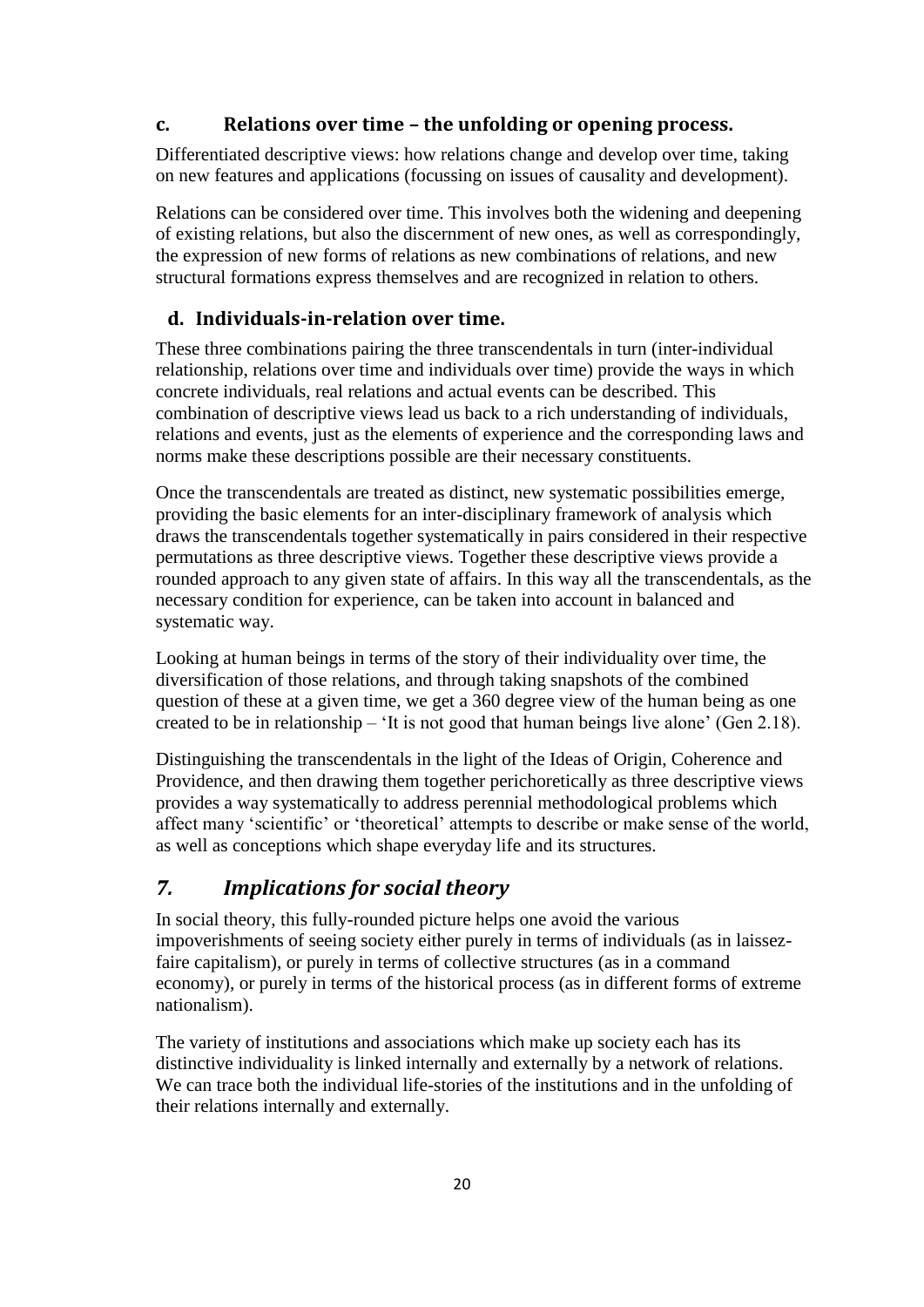With respect to society there are three philosophical questions: How is individuality possible? On what are true relationships based? In what does the historical process consist? Each of these disjunctions can only be overcome by re-founding our understanding of the world based on the distinct yet joint work of the three Persons of the Trinity. We need a fully developed Trinitarian understanding of society.

The dilemma at the heart of our corporate existence is that we depend for our identity on functions assigned to us by others, and yet in the mutual assignment of functions there is also the potential for our mutual enslavement. Freedom is only possible through an address which transcends our mutual relationships. Ethics, that is, communication based on law-like utterances, takes place among members of a community in that, as a community, they share the obligations and values according to which that community is constituted. This is true for all aspects of the corporate life of community, based as it is on the possibility of communication. This communication requires 'plausibility structures' (to use Peter Berger's phrase): a range of lexical, semantic and syntactic rules embedding shared values which together form a common ethical language and mark out a 'plausibility sphere' within which the discourse of that community can take place.

The plausibility structures of a genuine community cannot simply be the extension of the private concerns of the members of the community, but in some sense needs to be transcendent of them if they are to be genuinely common and not the means for domination by any individual or faction. This transcendence is the spirit of that community. In a community, as opposed to a collection of individuals (or 'collective'), each member finds his or her own reality from and with the others. Every community has spirit (lower case) in that it arises out of shared possibilities which members make available to one another (which is what being members of a community means). That to which the members respond corporately is a spirit that focuses beyond itself. It is this 'vertigo of freedom' created by the Spirit, which brings a community into being and makes its continued existence possible.

A purely unitarian conception cannot cope with this: either it is seen as a decree hauled down unilaterally, or, alternatively, creation itself is vested implicitly with divinity as a partner or correlative of God. By contrast, a Trinitarian basis for our understanding of society neither sees it as a decree handed down from God, nor an extension of God's being, but rather founded on the covenant among the Persons and so for the social order. The Father calls, the Son embodies and the Spirit draws forward. The possibility of societal diversity flows from the diverse nature of the world as God created it, and that in turn reflects the diversity within the threefold personhood of God. Through the Father we have diverse callings, and are bound together in relationship through the Son and are drawn forward by the power of the Holy Spirit.

As we open ourselves to that joint operation of the three Persons of the Holy Trinity, so society is opened up and enriched. This is the process by which we are drawn into the household of God, supremely through the redemptive sacrifice of Christ on our behalf. Christ took all the hurts and evils of the world upon himself. He presents the world so redeemed to the Father for its transformation through power the Holy Spirit. Our experience in society is diverse and many textured; but through our encounter with God we are given the basis to live coherently with others created, like us, in the image of God.